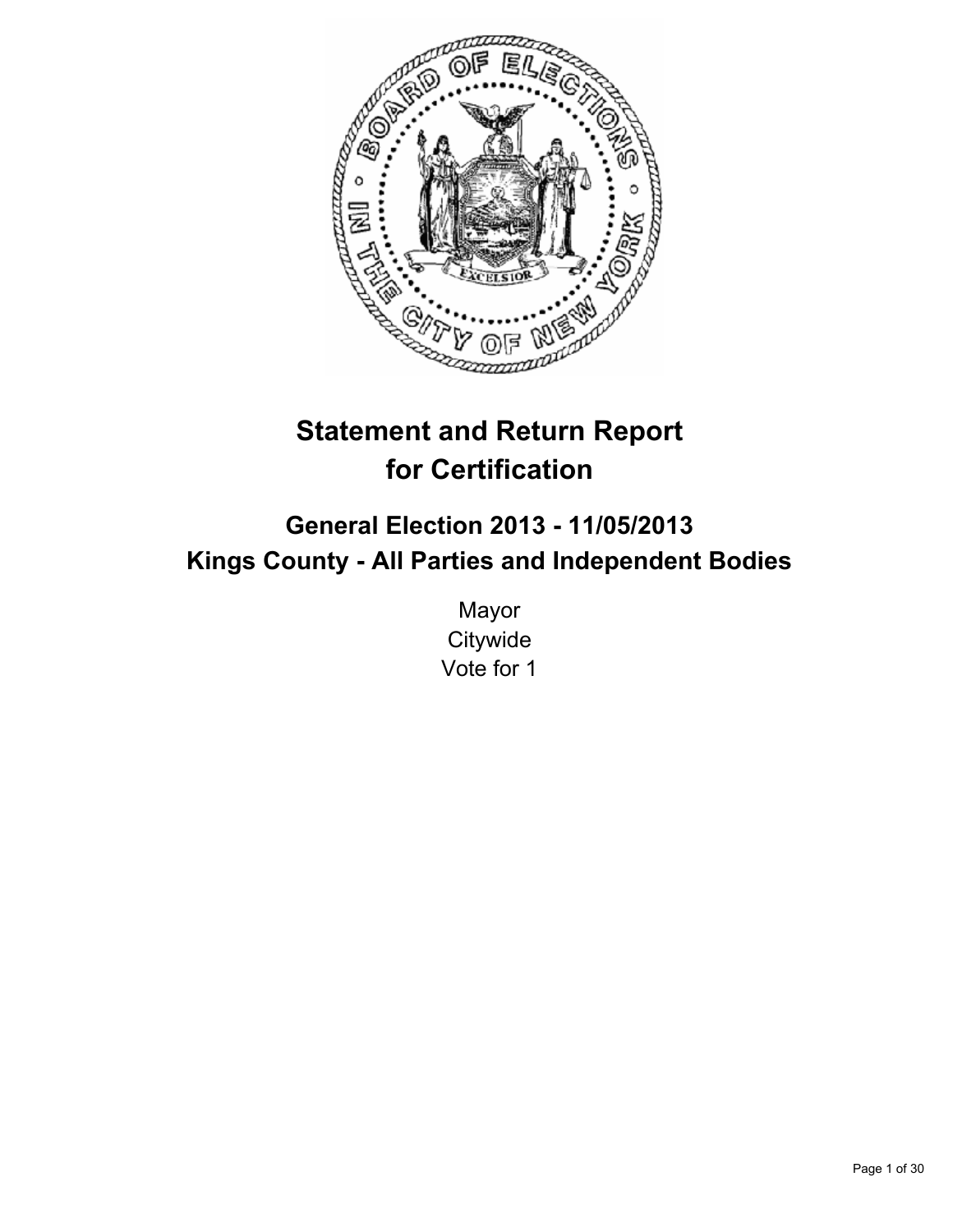

| <b>PUBLIC COUNTER</b>                                    | 18,152       |
|----------------------------------------------------------|--------------|
| <b>EMERGENCY</b>                                         | 7            |
| ABSENTEE/MILITARY                                        | 476          |
| <b>FEDERAL</b>                                           | 0            |
| <b>SPECIAL PRESIDENTIAL</b>                              | 0            |
| <b>AFFIDAVIT</b>                                         | 199          |
| <b>Total Ballots</b>                                     | 18,834       |
| Less - Inapplicable Federal/Special Presidential Ballots | 0            |
| <b>Total Applicable Ballots</b>                          | 18,834       |
| BILL DE BLASIO (DEMOCRATIC)                              | 10,452       |
| JOE LHOTA (REPUBLICAN)                                   | 6,411        |
| JOE LHOTA (CONSERVATIVE)                                 | 731          |
| BILL DE BLASIO (WORKING FAMILIES)                        | 344          |
| ADOLFO CARRION JR. (INDEPENDENCE)                        | 71           |
| ANTHONY GRONOWICZ (GREEN)                                | 69           |
| JACK HIDARY (JOBS & EDUCATION)                           | 146          |
| JOE LHOTA (TAXES 2 HIGH)                                 | 52           |
| MICHAEL SANCHEZ (LIBERTARIAN)                            | 24           |
| DANIEL B. FEIN (SOCIALIST WORKER)                        | 9            |
| JOSEPH MELARAGNO (AFFORDABLE TMRW)                       | 10           |
| CARL E. PERSON (REFORM)                                  | 5            |
| JACK HIDARY (COMMON SENSE)                               | 26           |
| JIMMY MCMILLAN (RENT IS 2 DAMN HIGH)                     | 35           |
| RANDY CREDICO (TAX WALL STREET)                          | 6            |
| ERICK J. SALGADO (SCHOOL CHOICE)                         | 17           |
| JOE LHOTA (STUDENTS FIRST)                               | 21           |
| SAM SLOAN (WAR VETERANS)                                 | $\mathbf{2}$ |
| MICHAEL K. GREYS (FREEDOM)                               | 8            |
| MICHAEL J. DILGER (FLOURISH)                             | 1            |
| ANTHONY WEINER (WRITE-IN)                                | 4            |
| BEZALED MIDAEG (WRITE-IN)                                | 1            |
| <b>GREGORY DAVIDZON (WRITE-IN)</b>                       | 1            |
| JACK HIDARY (WRITE-IN)                                   | 1            |
| JOHN CATSIMATIDIS (WRITE-IN)                             | 2            |
| JOHN LIU (WRITE-IN)                                      | 1            |
| JOHN TEST (WRITE-IN)                                     | 1            |
| MICHAEL POST (WRITE-IN)                                  | 1            |
| MICHAEL REILLY (WRITE-IN)                                | 1            |
| OLEG KLEBAN (WRITE-IN)                                   | 1            |
| PETER WONG (WRITE-IN)                                    | 1            |
| UNATTRIBUTABLE WRITE-IN (WRITE-IN)                       | 3            |
| <b>Total Votes</b>                                       | 18,458       |
| Unrecorded                                               | 376          |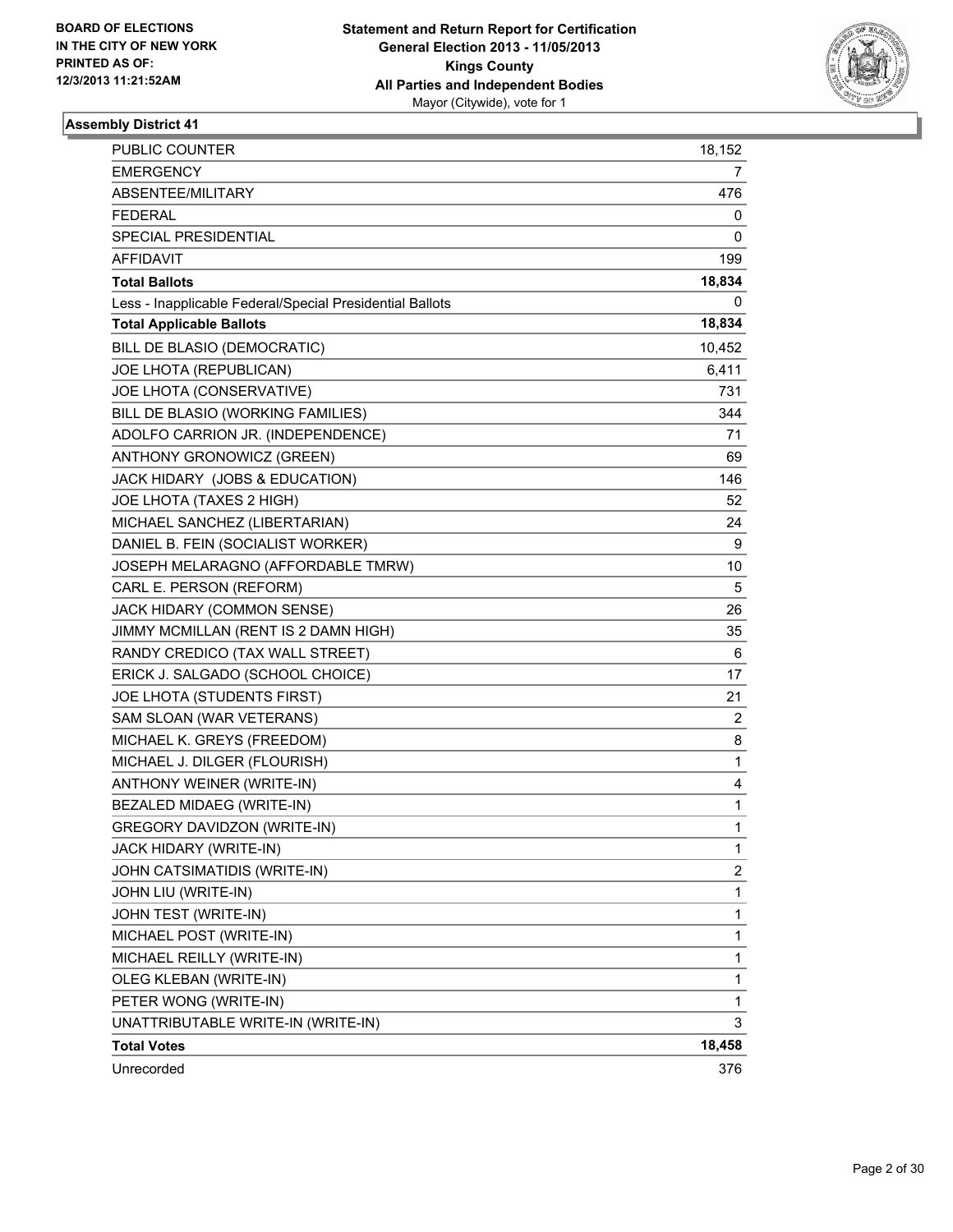

| <b>PUBLIC COUNTER</b>                                    | 17,221      |
|----------------------------------------------------------|-------------|
| <b>EMERGENCY</b>                                         | 2           |
| ABSENTEE/MILITARY                                        | 314         |
| <b>FEDERAL</b>                                           | 0           |
| SPECIAL PRESIDENTIAL                                     | 0           |
| AFFIDAVIT                                                | 292         |
| <b>Total Ballots</b>                                     | 17,829      |
| Less - Inapplicable Federal/Special Presidential Ballots | 0           |
| <b>Total Applicable Ballots</b>                          | 17,829      |
| BILL DE BLASIO (DEMOCRATIC)                              | 14,193      |
| JOE LHOTA (REPUBLICAN)                                   | 2,215       |
| JOE LHOTA (CONSERVATIVE)                                 | 194         |
| BILL DE BLASIO (WORKING FAMILIES)                        | 759         |
| ADOLFO CARRION JR. (INDEPENDENCE)                        | 44          |
| ANTHONY GRONOWICZ (GREEN)                                | 56          |
| JACK HIDARY (JOBS & EDUCATION)                           | 59          |
| JOE LHOTA (TAXES 2 HIGH)                                 | 20          |
| MICHAEL SANCHEZ (LIBERTARIAN)                            | 13          |
| DANIEL B. FEIN (SOCIALIST WORKER)                        | 11          |
| JOSEPH MELARAGNO (AFFORDABLE TMRW)                       | 3           |
| CARL E. PERSON (REFORM)                                  | 1           |
| JACK HIDARY (COMMON SENSE)                               | 11          |
| JIMMY MCMILLAN (RENT IS 2 DAMN HIGH)                     | 23          |
| RANDY CREDICO (TAX WALL STREET)                          | 8           |
| ERICK J. SALGADO (SCHOOL CHOICE)                         | 17          |
| JOE LHOTA (STUDENTS FIRST)                               | 5           |
| SAM SLOAN (WAR VETERANS)                                 | $\mathbf 0$ |
| MICHAEL K. GREYS (FREEDOM)                               | 20          |
| MICHAEL J. DILGER (FLOURISH)                             | 3           |
| ALLISON SWHART (WRITE-IN)                                | 1           |
| <b>ASSATA SHAKUR (WRITE-IN)</b>                          | 2           |
| BILL THOMPSON (WRITE-IN)                                 | 2           |
| CAROL POMPEY (WRITE-IN)                                  | 1           |
| CHANA GRASS (WRITE-IN)                                   | 1           |
| CHRISTINE QUINN (WRITE-IN)                               | 1           |
| ERICK SALGADO (WRITE-IN)                                 | 1           |
| MICHAEL BLOOMBERG (WRITE-IN)                             | 1           |
| SAL ALBANESE (WRITE-IN)                                  | 1           |
| UNATTRIBUTABLE WRITE-IN (WRITE-IN)                       | 4           |
| WILLIAM THOMPSON (WRITE-IN)                              | 1           |
| <b>Total Votes</b>                                       | 17,671      |
| Unrecorded                                               | 158         |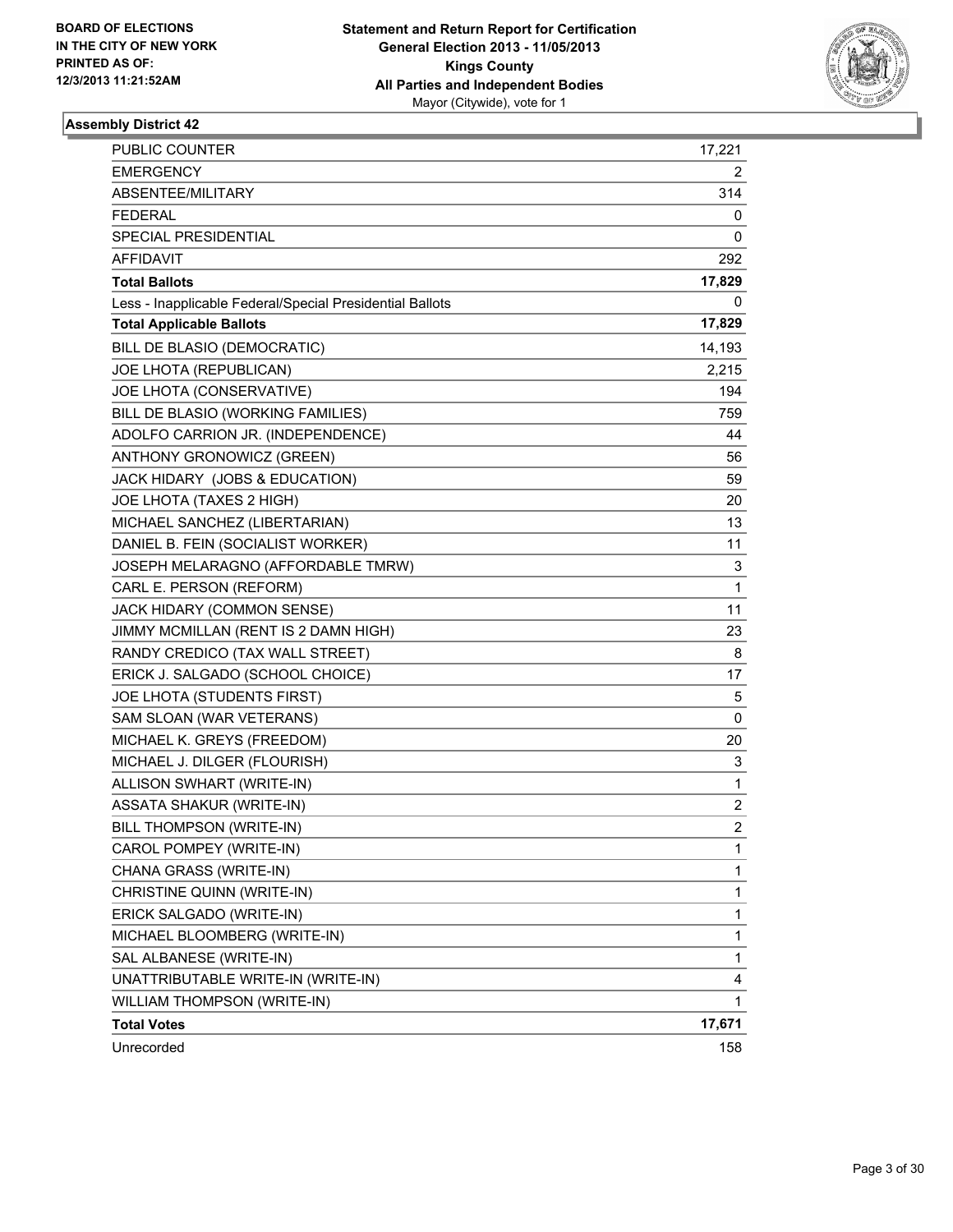

| <b>PUBLIC COUNTER</b>                                    | 19,018                  |
|----------------------------------------------------------|-------------------------|
| <b>EMERGENCY</b>                                         | 0                       |
| ABSENTEE/MILITARY                                        | 394                     |
| <b>FEDERAL</b>                                           | 0                       |
| SPECIAL PRESIDENTIAL                                     | 0                       |
| <b>AFFIDAVIT</b>                                         | 244                     |
| <b>Total Ballots</b>                                     | 19,656                  |
| Less - Inapplicable Federal/Special Presidential Ballots | 0                       |
| <b>Total Applicable Ballots</b>                          | 19,656                  |
| BILL DE BLASIO (DEMOCRATIC)                              | 17,334                  |
| JOE LHOTA (REPUBLICAN)                                   | 977                     |
| JOE LHOTA (CONSERVATIVE)                                 | 166                     |
| BILL DE BLASIO (WORKING FAMILIES)                        | 801                     |
| ADOLFO CARRION JR. (INDEPENDENCE)                        | 45                      |
| ANTHONY GRONOWICZ (GREEN)                                | 48                      |
| JACK HIDARY (JOBS & EDUCATION)                           | 24                      |
| JOE LHOTA (TAXES 2 HIGH)                                 | 12.                     |
| MICHAEL SANCHEZ (LIBERTARIAN)                            | 14                      |
| DANIEL B. FEIN (SOCIALIST WORKER)                        | 9                       |
| JOSEPH MELARAGNO (AFFORDABLE TMRW)                       | $\mathbf{1}$            |
| CARL E. PERSON (REFORM)                                  | $\mathbf{1}$            |
| JACK HIDARY (COMMON SENSE)                               | 4                       |
| JIMMY MCMILLAN (RENT IS 2 DAMN HIGH)                     | 23                      |
| RANDY CREDICO (TAX WALL STREET)                          | 7                       |
| ERICK J. SALGADO (SCHOOL CHOICE)                         | 8                       |
| JOE LHOTA (STUDENTS FIRST)                               | 0                       |
| SAM SLOAN (WAR VETERANS)                                 | $\mathbf{1}$            |
| MICHAEL K. GREYS (FREEDOM)                               | 24                      |
| MICHAEL J. DILGER (FLOURISH)                             | 1                       |
| <b>ASSATA SHAKUR (WRITE-IN)</b>                          | $\overline{\mathbf{c}}$ |
| BILL THOMPSON (WRITE-IN)                                 | 1                       |
| CHAD HAMILTON (WRITE-IN)                                 | $\mathbf{1}$            |
| CHRISTINE QUINN (WRITE-IN)                               | 3                       |
| <b>GEORGE MCDONALD (WRITE-IN)</b>                        | 1                       |
| JOHN LIU (WRITE-IN)                                      | $\mathbf{1}$            |
| MICHAEL BLOOMBERG (WRITE-IN)                             | $\mathbf{1}$            |
| MICHAEL PINE (WRITE-IN)                                  | $\mathbf{1}$            |
| UNATTRIBUTABLE WRITE-IN (WRITE-IN)                       | 8                       |
| <b>Total Votes</b>                                       | 19,519                  |
| Unrecorded                                               | 137                     |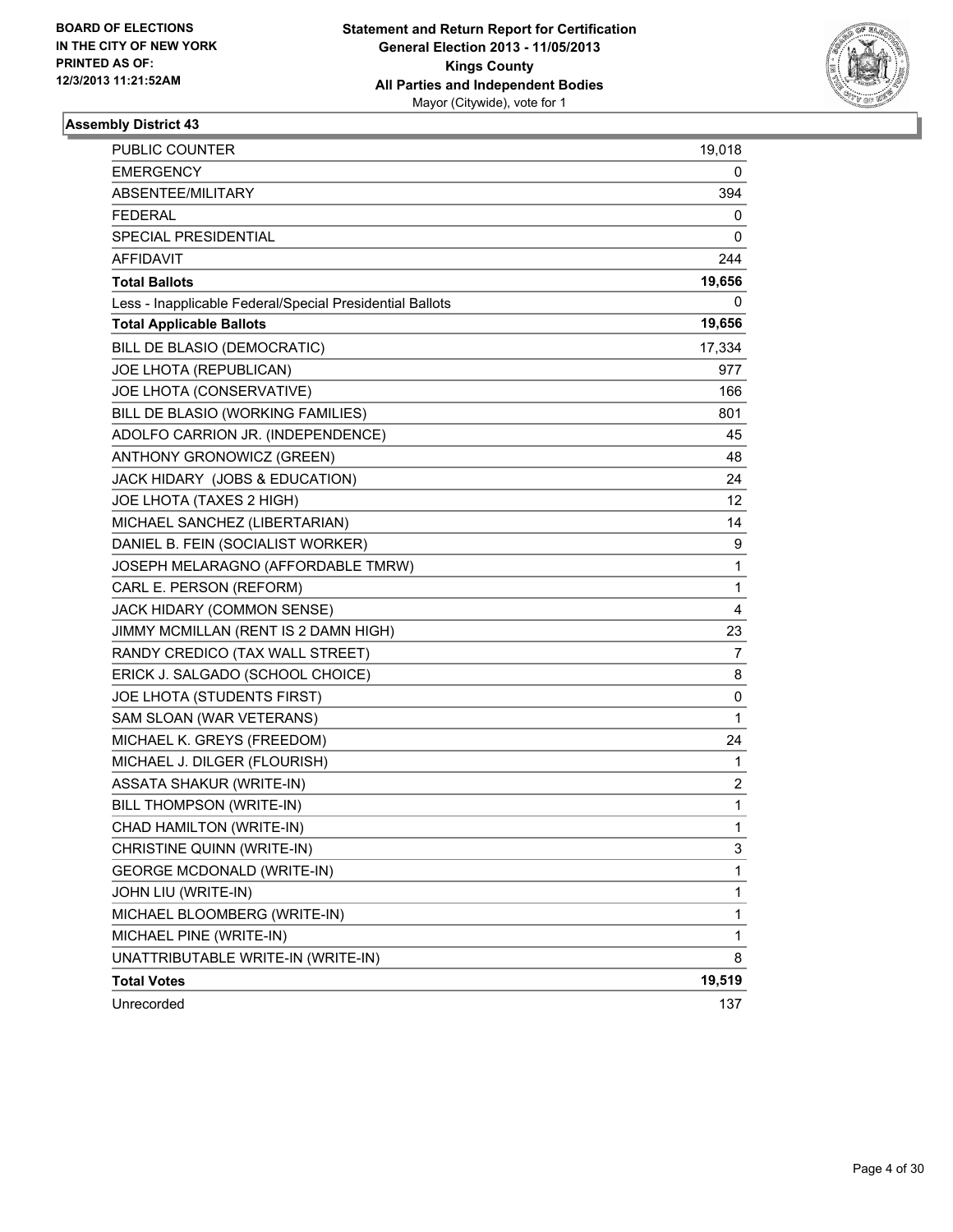

| PUBLIC COUNTER                                           | 21,572                  |
|----------------------------------------------------------|-------------------------|
| EMERGENCY                                                | 0                       |
| ABSENTEE/MILITARY                                        | 376                     |
| FEDERAL                                                  | 0                       |
| <b>SPECIAL PRESIDENTIAL</b>                              | 0                       |
| AFFIDAVIT                                                | 270                     |
| <b>Total Ballots</b>                                     | 22,218                  |
| Less - Inapplicable Federal/Special Presidential Ballots | 0                       |
| <b>Total Applicable Ballots</b>                          | 22,218                  |
| BILL DE BLASIO (DEMOCRATIC)                              | 13,650                  |
| JOE LHOTA (REPUBLICAN)                                   | 4,490                   |
| JOE LHOTA (CONSERVATIVE)                                 | 569                     |
| BILL DE BLASIO (WORKING FAMILIES)                        | 2,451                   |
| ADOLFO CARRION JR. (INDEPENDENCE)                        | 116                     |
| ANTHONY GRONOWICZ (GREEN)                                | 182                     |
| JACK HIDARY (JOBS & EDUCATION)                           | 78                      |
| JOE LHOTA (TAXES 2 HIGH)                                 | 52                      |
| MICHAEL SANCHEZ (LIBERTARIAN)                            | 55                      |
| DANIEL B. FEIN (SOCIALIST WORKER)                        | 23                      |
| JOSEPH MELARAGNO (AFFORDABLE TMRW)                       | 7                       |
| CARL E. PERSON (REFORM)                                  | 6                       |
| JACK HIDARY (COMMON SENSE)                               | 13                      |
| JIMMY MCMILLAN (RENT IS 2 DAMN HIGH)                     | 56                      |
| RANDY CREDICO (TAX WALL STREET)                          | 18                      |
| ERICK J. SALGADO (SCHOOL CHOICE)                         | 86                      |
| JOE LHOTA (STUDENTS FIRST)                               | 23                      |
| SAM SLOAN (WAR VETERANS)                                 | 1                       |
| MICHAEL K. GREYS (FREEDOM)                               | 4                       |
| MICHAEL J. DILGER (FLOURISH)                             | 3                       |
| ABIODUN SAMUEL LAUREL SMITH (WRITE-IN)                   | 1                       |
| ARI SPOOL (WRITE-IN)                                     | 1                       |
| BILL THOMPSON (WRITE-IN)                                 | 1                       |
| BRIAN LEHRER (WRITE-IN)                                  | 1                       |
| CARLOS DANGER (WRITE-IN)                                 | 1                       |
| CHAIM ROSE (WRITE-IN)                                    | $\overline{\mathbf{c}}$ |
| CHRISTINE QUINN (WRITE-IN)                               | 6                       |
| DONNY PORKPIE (WRITE-IN)                                 | 1                       |
| ELIEZER BIRNBAUM (WRITE-IN)                              | 1                       |
| <b>GEORGE MCDONALD (WRITE-IN)</b>                        | 1                       |
| JAMES B GWYNNE (WRITE-IN)                                | 1                       |
| LUYATO BHCAVIM (WRITE-IN)                                | 1                       |
| MARTY MARKOWITZ (WRITE-IN)                               | 1                       |
| MERYL GLICKSON (WRITE-IN)                                | 1                       |
| MICHAEL BLOOMBERG (WRITE-IN)                             | 3                       |
| PEIRS DROMS (WRITE-IN)                                   | 1                       |
| UNATTRIBUTABLE WRITE-IN (WRITE-IN)                       | 9                       |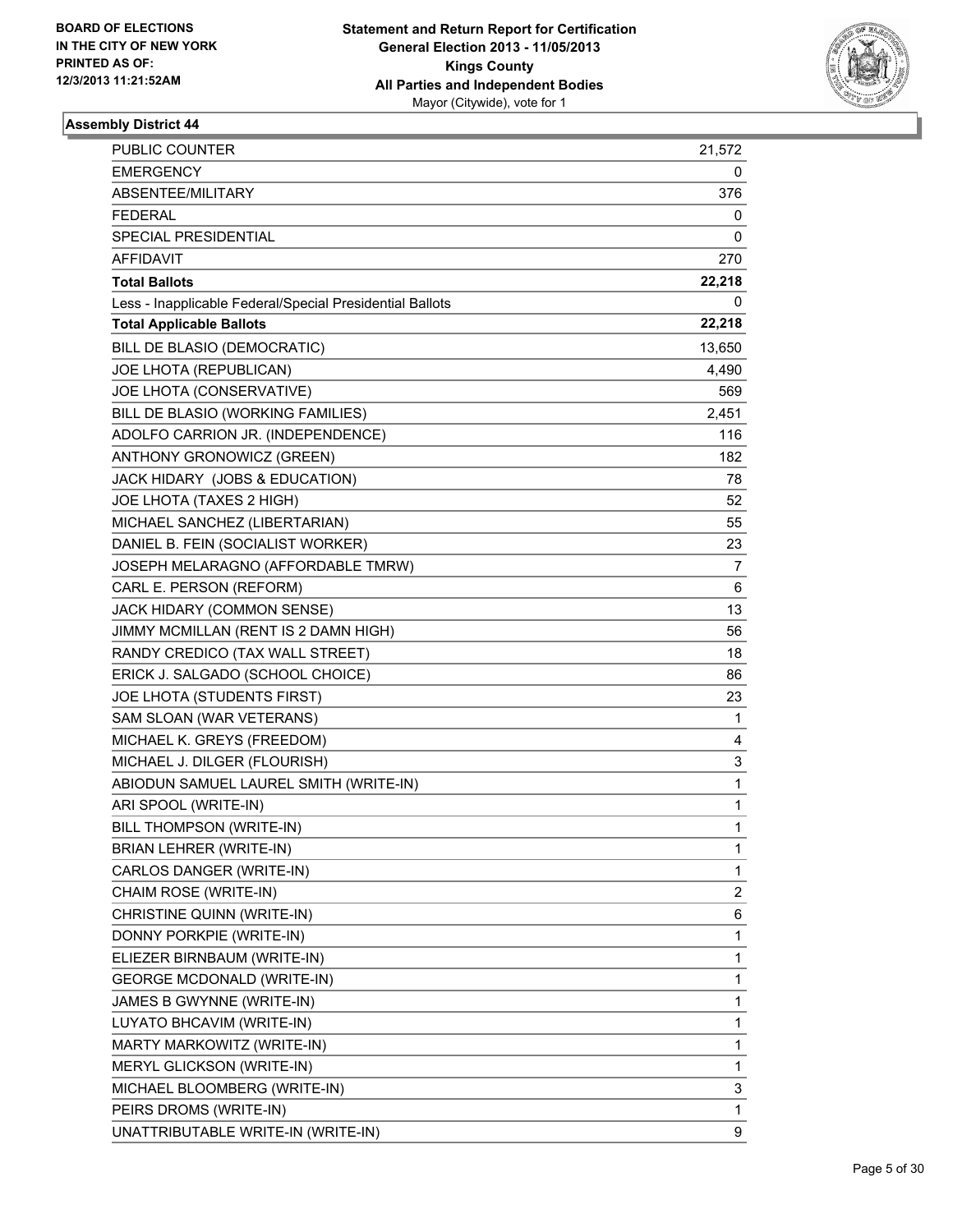

| WAYNE T. MURATOLE (WRITE-IN)  |        |
|-------------------------------|--------|
| WILLIAM TALEN (WRITE-IN)      |        |
| YISROD DOR EISNER (WRITE-IN)  |        |
| YISROEL DOR EISNER (WRITE-IN) |        |
| <b>Total Votes</b>            | 21.920 |
| Unrecorded                    | 298    |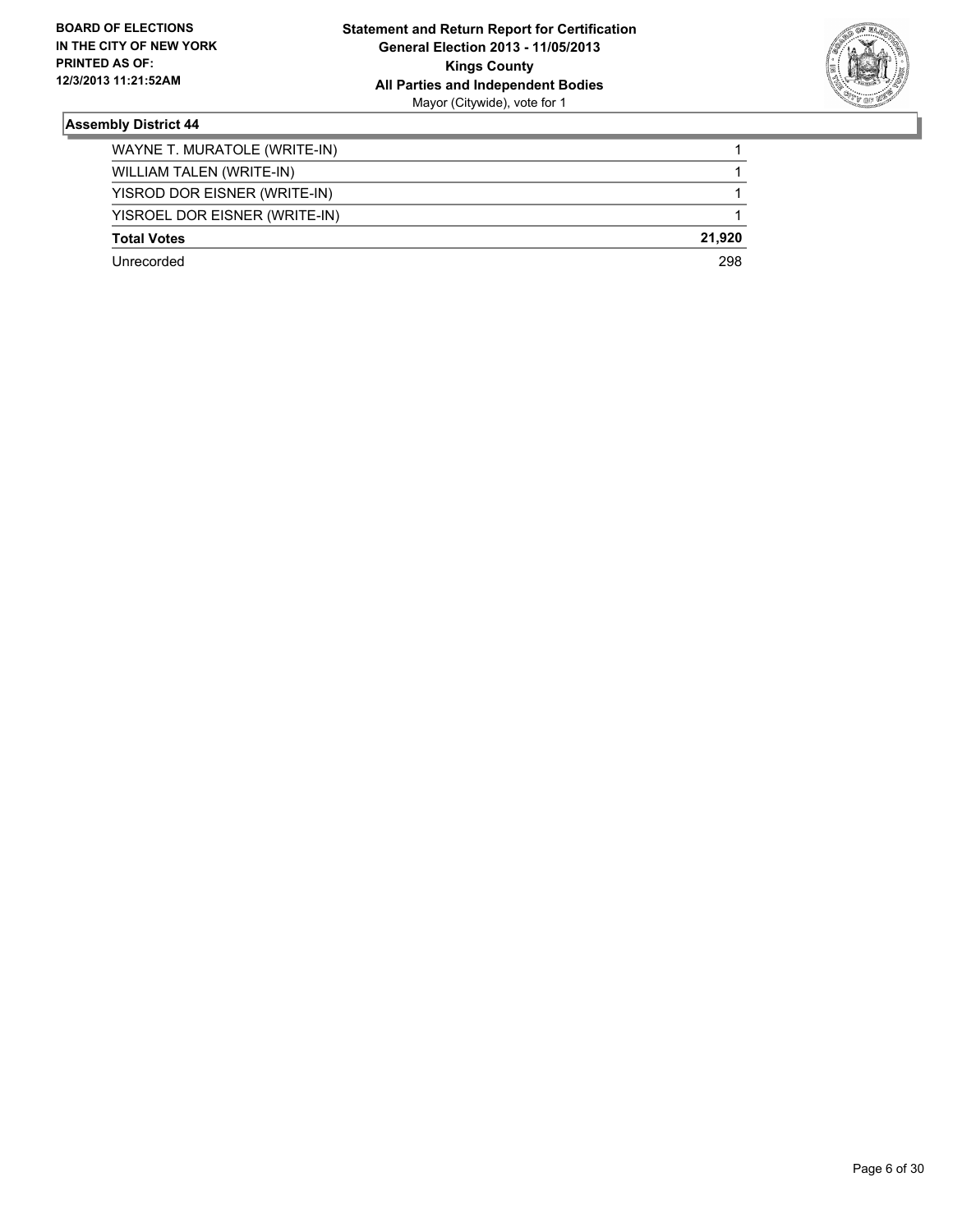

| <b>PUBLIC COUNTER</b>                                    | 12,591         |
|----------------------------------------------------------|----------------|
| <b>EMERGENCY</b>                                         | 1              |
| ABSENTEE/MILITARY                                        | 458            |
| <b>FEDERAL</b>                                           | 0              |
| SPECIAL PRESIDENTIAL                                     | 0              |
| AFFIDAVIT                                                | 161            |
| <b>Total Ballots</b>                                     | 13,211         |
| Less - Inapplicable Federal/Special Presidential Ballots | 0              |
| <b>Total Applicable Ballots</b>                          | 13,211         |
| BILL DE BLASIO (DEMOCRATIC)                              | 4,394          |
| JOE LHOTA (REPUBLICAN)                                   | 6,604          |
| JOE LHOTA (CONSERVATIVE)                                 | 647            |
| BILL DE BLASIO (WORKING FAMILIES)                        | 246            |
| ADOLFO CARRION JR. (INDEPENDENCE)                        | 47             |
| ANTHONY GRONOWICZ (GREEN)                                | 65             |
| JACK HIDARY (JOBS & EDUCATION)                           | 412            |
| JOE LHOTA (TAXES 2 HIGH)                                 | 52             |
| MICHAEL SANCHEZ (LIBERTARIAN)                            | 32             |
| DANIEL B. FEIN (SOCIALIST WORKER)                        | 22             |
| JOSEPH MELARAGNO (AFFORDABLE TMRW)                       | 4              |
| CARL E. PERSON (REFORM)                                  | 9              |
| JACK HIDARY (COMMON SENSE)                               | 72             |
| JIMMY MCMILLAN (RENT IS 2 DAMN HIGH)                     | 16             |
| RANDY CREDICO (TAX WALL STREET)                          | 6              |
| ERICK J. SALGADO (SCHOOL CHOICE)                         | 68             |
| JOE LHOTA (STUDENTS FIRST)                               | 15             |
| SAM SLOAN (WAR VETERANS)                                 | 5              |
| MICHAEL K. GREYS (FREEDOM)                               | 2              |
| MICHAEL J. DILGER (FLOURISH)                             | 3              |
| CHRISTINE QUINN (WRITE-IN)                               | $\mathbf 1$    |
| <b>GREGORY DAVIDZON (WRITE-IN)</b>                       | 1              |
| JOHN CATSIMATIDIS (WRITE-IN)                             | $\overline{c}$ |
| JOHN LIU (WRITE-IN)                                      | 1              |
| MARTY MARKOWITZ (WRITE-IN)                               | 1              |
| MARVIN H MALATE (WRITE-IN)                               | 1              |
| MICHAEL FARHAS (WRITE-IN)                                | 1              |
| MICHAEL REILLY (WRITE-IN)                                | 1              |
| RUSSEL C. GALLO (WRITE-IN)                               | 1              |
| UNATTRIBUTABLE WRITE-IN (WRITE-IN)                       | 6              |
| VINCENT LONGOBANDI (WRITE-IN)                            | 1              |
| <b>Total Votes</b>                                       | 12,738         |
| Unrecorded                                               | 473            |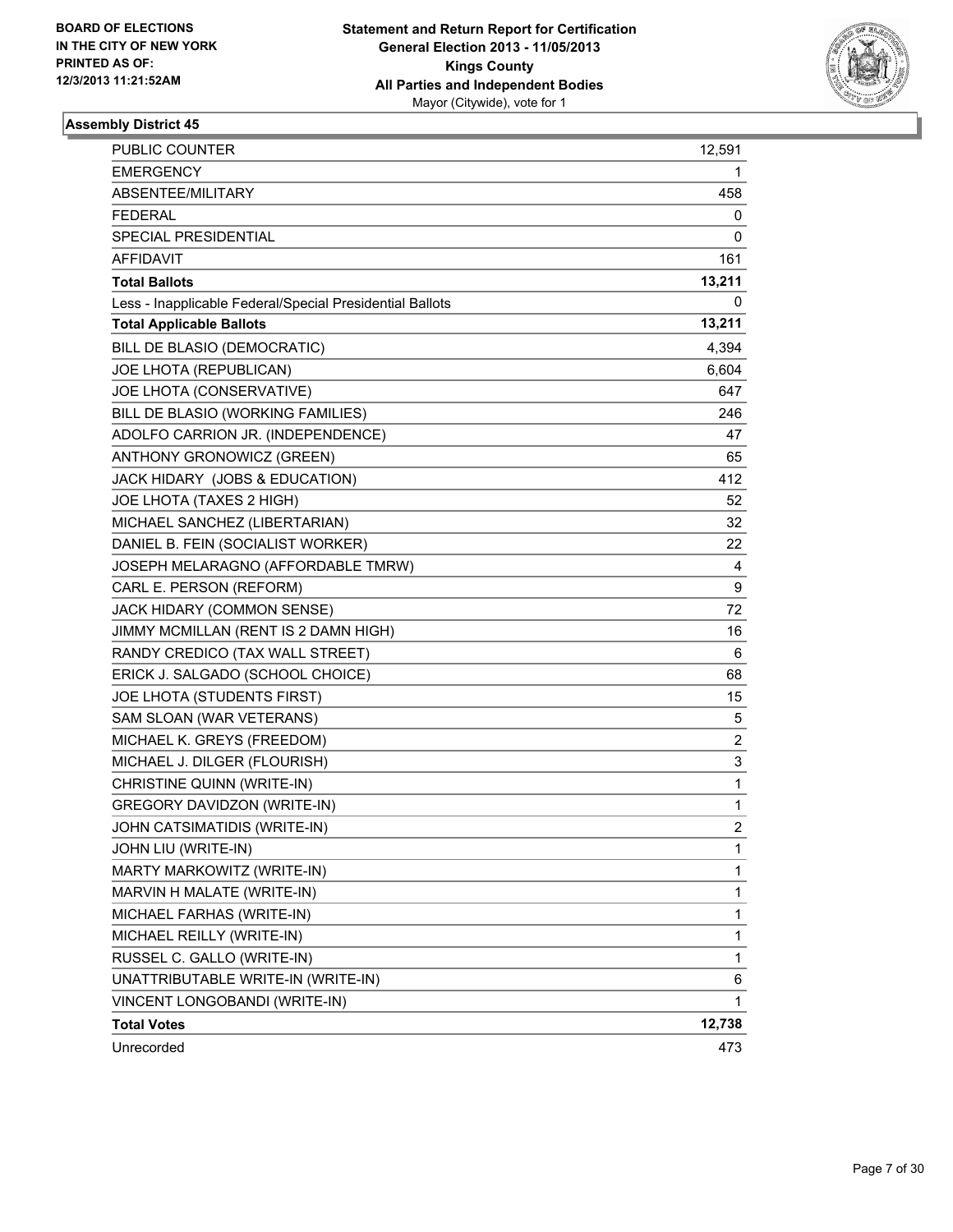

| <b>PUBLIC COUNTER</b>                                    | 17,456         |
|----------------------------------------------------------|----------------|
| <b>EMERGENCY</b>                                         | 14             |
| ABSENTEE/MILITARY                                        | 658            |
| <b>FEDERAL</b>                                           | 0              |
| SPECIAL PRESIDENTIAL                                     | 0              |
| AFFIDAVIT                                                | 185            |
| <b>Total Ballots</b>                                     | 18,313         |
| Less - Inapplicable Federal/Special Presidential Ballots | 0              |
| <b>Total Applicable Ballots</b>                          | 18,313         |
| BILL DE BLASIO (DEMOCRATIC)                              | 8,183          |
| JOE LHOTA (REPUBLICAN)                                   | 7,704          |
| JOE LHOTA (CONSERVATIVE)                                 | 930            |
| BILL DE BLASIO (WORKING FAMILIES)                        | 445            |
| ADOLFO CARRION JR. (INDEPENDENCE)                        | 99             |
| ANTHONY GRONOWICZ (GREEN)                                | 88             |
| JACK HIDARY (JOBS & EDUCATION)                           | 39             |
| JOE LHOTA (TAXES 2 HIGH)                                 | 79             |
| MICHAEL SANCHEZ (LIBERTARIAN)                            | 46             |
| DANIEL B. FEIN (SOCIALIST WORKER)                        | 20             |
| JOSEPH MELARAGNO (AFFORDABLE TMRW)                       | 12.            |
| CARL E. PERSON (REFORM)                                  | 3              |
| JACK HIDARY (COMMON SENSE)                               | 1              |
| JIMMY MCMILLAN (RENT IS 2 DAMN HIGH)                     | 40             |
| RANDY CREDICO (TAX WALL STREET)                          | 7              |
| ERICK J. SALGADO (SCHOOL CHOICE)                         | 34             |
| JOE LHOTA (STUDENTS FIRST)                               | 16             |
| SAM SLOAN (WAR VETERANS)                                 | 4              |
| MICHAEL K. GREYS (FREEDOM)                               | 11             |
| MICHAEL J. DILGER (FLOURISH)                             | 6              |
| ABIODUN SAMUEL LAUREL-SMITH (WRITE-IN)                   | 1              |
| ALLAN HARVEY (WRITE-IN)                                  | 1              |
| DANIEL WIIG (WRITE-IN)                                   | 1              |
| DIANE M GATTO (WRITE-IN)                                 | 1              |
| ERIK PAYTON (WRITE-IN)                                   | 1              |
| <b>GEORGE MARLIN (WRITE-IN)</b>                          | 1              |
| JIMMY MCMILLION (WRITE-IN)                               | 1              |
| JOHN CATSIMATIDIS (WRITE-IN)                             | $\overline{c}$ |
| JOHN LIU (WRITE-IN)                                      | 1              |
| RUDOLPH GIULIANI (WRITE-IN)                              | 1              |
| SAL ALBANESE (WRITE-IN)                                  | 3              |
| TUCKER IGLA (WRITE-IN)                                   | 1              |
| UNATTRIBUTABLE WRITE-IN (WRITE-IN)                       | 8              |
| VINCENT D'ACERO (WRITE-IN)                               | 1              |
| WILLIAM THOMPSON (WRITE-IN)                              | 3              |
| <b>Total Votes</b>                                       | 17,794         |
| Unrecorded                                               | 519            |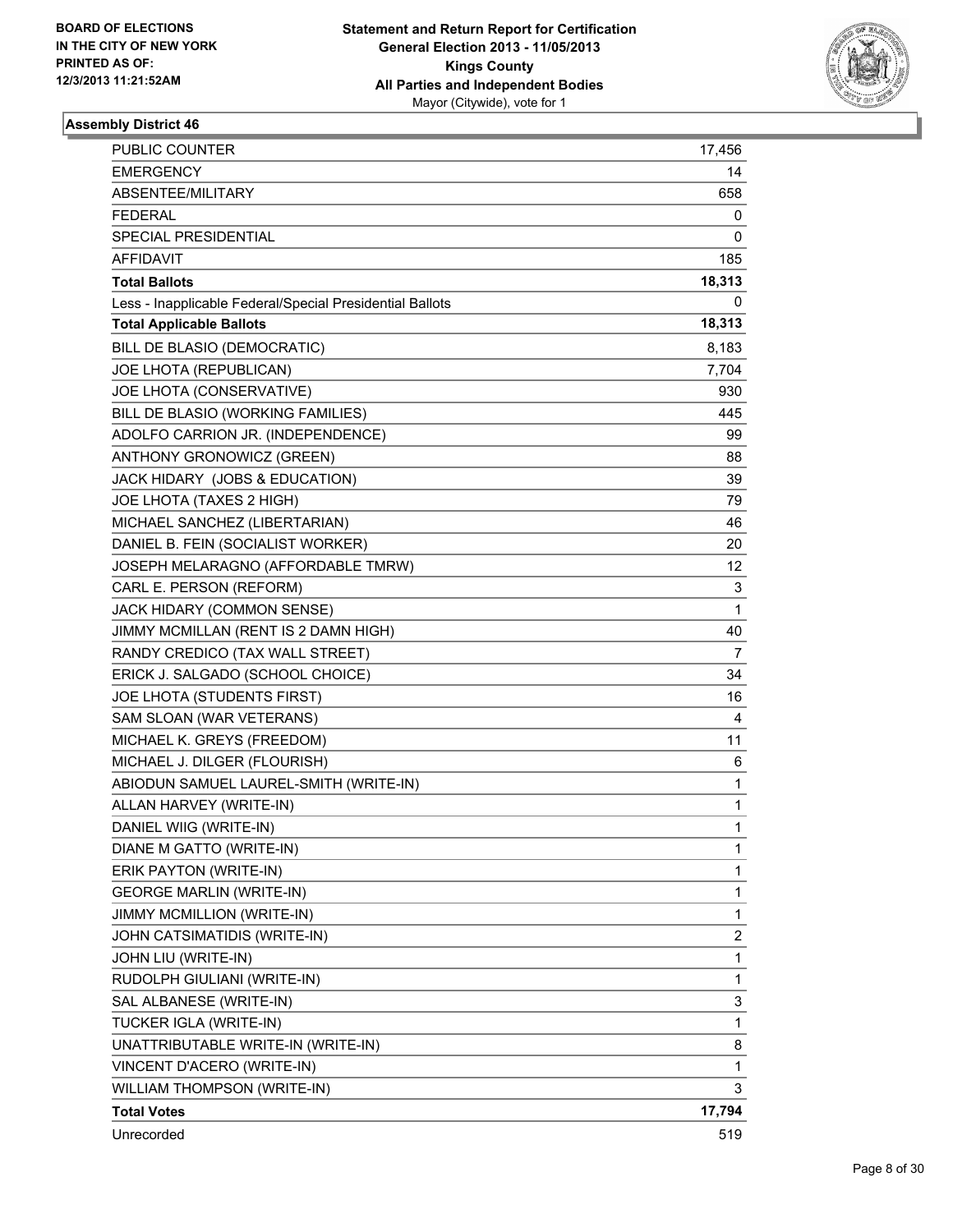

| <b>PUBLIC COUNTER</b>                                    | 9,699                   |
|----------------------------------------------------------|-------------------------|
| <b>EMERGENCY</b>                                         | 0                       |
| ABSENTEE/MILITARY                                        | 374                     |
| <b>FEDERAL</b>                                           | 0                       |
| SPECIAL PRESIDENTIAL                                     | 0                       |
| <b>AFFIDAVIT</b>                                         | 100                     |
| <b>Total Ballots</b>                                     | 10,173                  |
| Less - Inapplicable Federal/Special Presidential Ballots | 0                       |
| <b>Total Applicable Ballots</b>                          | 10,173                  |
| BILL DE BLASIO (DEMOCRATIC)                              | 4,959                   |
| JOE LHOTA (REPUBLICAN)                                   | 4,027                   |
| JOE LHOTA (CONSERVATIVE)                                 | 407                     |
| BILL DE BLASIO (WORKING FAMILIES)                        | 225                     |
| ADOLFO CARRION JR. (INDEPENDENCE)                        | 60                      |
| ANTHONY GRONOWICZ (GREEN)                                | 56                      |
| JACK HIDARY (JOBS & EDUCATION)                           | 29                      |
| JOE LHOTA (TAXES 2 HIGH)                                 | 38                      |
| MICHAEL SANCHEZ (LIBERTARIAN)                            | 25                      |
| DANIEL B. FEIN (SOCIALIST WORKER)                        | 14                      |
| JOSEPH MELARAGNO (AFFORDABLE TMRW)                       | 10                      |
| CARL E. PERSON (REFORM)                                  | 4                       |
| JACK HIDARY (COMMON SENSE)                               | 5                       |
| JIMMY MCMILLAN (RENT IS 2 DAMN HIGH)                     | 14                      |
| RANDY CREDICO (TAX WALL STREET)                          | $\mathbf{2}^{\prime}$   |
| ERICK J. SALGADO (SCHOOL CHOICE)                         | 36                      |
| JOE LHOTA (STUDENTS FIRST)                               | 14                      |
| SAM SLOAN (WAR VETERANS)                                 | 3                       |
| MICHAEL K. GREYS (FREEDOM)                               | 7                       |
| MICHAEL J. DILGER (FLOURISH)                             | 1                       |
| CARMINE J. GUIGA (WRITE-IN)                              | 1                       |
| DAN BONANNO (WRITE-IN)                                   | 3                       |
| <b>GREGORY DAVIDZON (WRITE-IN)</b>                       | 1                       |
| IAASC SCHOIROLD (WRITE-IN)                               | 1                       |
| IGOR TOLKACHEL (WRITE-IN)                                | 2                       |
| JEFFREY BARON (WRITE-IN)                                 | 1                       |
| JOHN CATSIMATIDIS (WRITE-IN)                             | 1                       |
| RAY KELLY (WRITE-IN)                                     | $\overline{\mathbf{c}}$ |
| SAL ALBANESE (WRITE-IN)                                  | $\overline{\mathbf{c}}$ |
| UNATTRIBUTABLE WRITE-IN (WRITE-IN)                       | 5                       |
| <b>Total Votes</b>                                       | 9,955                   |
| Unrecorded                                               | 218                     |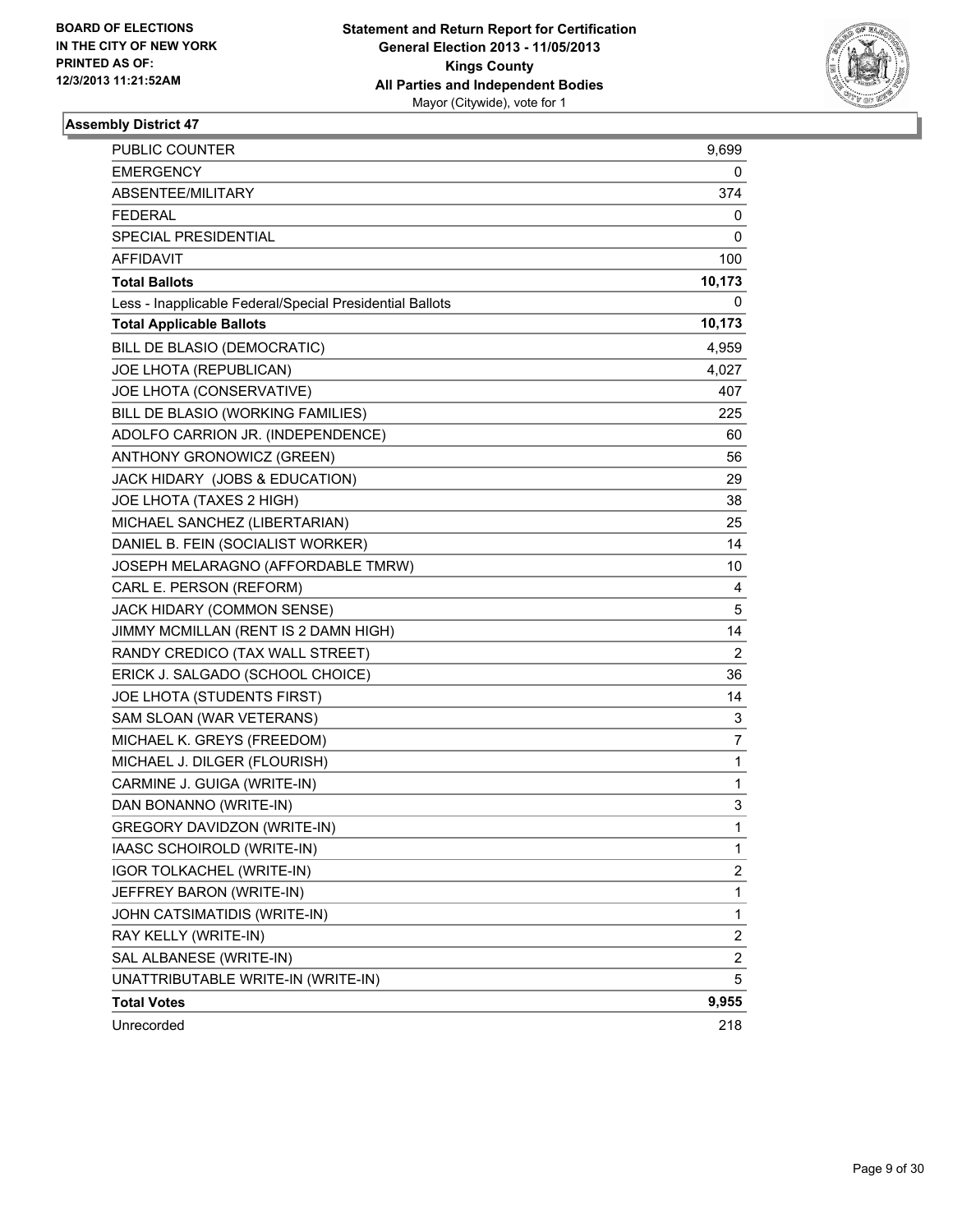

| PUBLIC COUNTER                                           | 15,584         |
|----------------------------------------------------------|----------------|
| <b>EMERGENCY</b>                                         | 0              |
| ABSENTEE/MILITARY                                        | 283            |
| FEDERAL                                                  | 0              |
| SPECIAL PRESIDENTIAL                                     | 0              |
| AFFIDAVIT                                                | 197            |
| <b>Total Ballots</b>                                     | 16,064         |
| Less - Inapplicable Federal/Special Presidential Ballots | 0              |
| <b>Total Applicable Ballots</b>                          | 16,064         |
| BILL DE BLASIO (DEMOCRATIC)                              | 5,889          |
| JOE LHOTA (REPUBLICAN)                                   | 7,701          |
| JOE LHOTA (CONSERVATIVE)                                 | 1,025          |
| BILL DE BLASIO (WORKING FAMILIES)                        | 239            |
| ADOLFO CARRION JR. (INDEPENDENCE)                        | 35             |
| ANTHONY GRONOWICZ (GREEN)                                | 22             |
| JACK HIDARY (JOBS & EDUCATION)                           | 283            |
| JOE LHOTA (TAXES 2 HIGH)                                 | 68             |
| MICHAEL SANCHEZ (LIBERTARIAN)                            | 23             |
| DANIEL B. FEIN (SOCIALIST WORKER)                        | 14             |
| JOSEPH MELARAGNO (AFFORDABLE TMRW)                       | 5              |
| CARL E. PERSON (REFORM)                                  | $\overline{4}$ |
| JACK HIDARY (COMMON SENSE)                               | 54             |
| JIMMY MCMILLAN (RENT IS 2 DAMN HIGH)                     | 22             |
| RANDY CREDICO (TAX WALL STREET)                          | 3              |
| ERICK J. SALGADO (SCHOOL CHOICE)                         | 244            |
| JOE LHOTA (STUDENTS FIRST)                               | 16             |
| SAM SLOAN (WAR VETERANS)                                 | 2              |
| MICHAEL K. GREYS (FREEDOM)                               | $\mathbf{1}$   |
| MICHAEL J. DILGER (FLOURISH)                             | 1              |
| <b>ASSATA SHAKUR (WRITE-IN)</b>                          | $\mathbf{1}$   |
| AURAHAM ZEIDMAN (WRITE-IN)                               | $\mathbf{1}$   |
| CHAIM ROSE (WRITE-IN)                                    | $\mathbf{1}$   |
| DAVID G GREENFIELD (WRITE-IN)                            | $\mathbf 1$    |
| JOHN CATSIMATIDIS (WRITE-IN)                             | $\mathbf 1$    |
| MICHAEL REILLY (WRITE-IN)                                | 1              |
| PETER KOO (WRITE-IN)                                     | $\mathbf{1}$   |
| SHAY MARCIS (WRITE-IN)                                   | $\mathbf 1$    |
| UNATTRIBUTABLE WRITE-IN (WRITE-IN)                       | 7              |
| <b>Total Votes</b>                                       | 15,666         |
| Unrecorded                                               | 398            |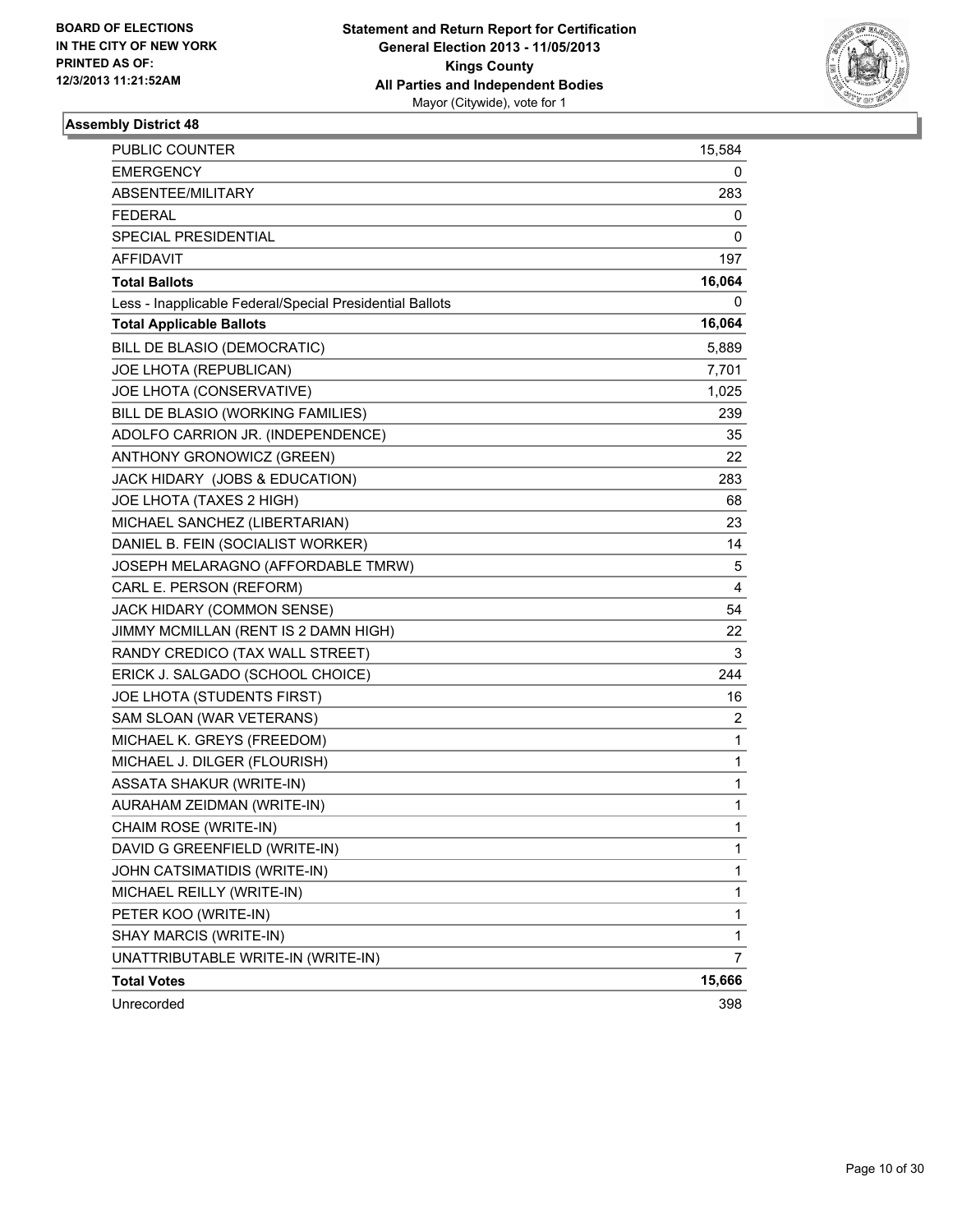

| <b>PUBLIC COUNTER</b>                                    | 7,584          |
|----------------------------------------------------------|----------------|
| <b>EMERGENCY</b>                                         | 70             |
| ABSENTEE/MILITARY                                        | 209            |
| FEDERAL                                                  | 0              |
| <b>SPECIAL PRESIDENTIAL</b>                              | 0              |
| <b>AFFIDAVIT</b>                                         | 74             |
| <b>Total Ballots</b>                                     | 7,937          |
| Less - Inapplicable Federal/Special Presidential Ballots | 0              |
| <b>Total Applicable Ballots</b>                          | 7,937          |
| BILL DE BLASIO (DEMOCRATIC)                              | 4,064          |
| JOE LHOTA (REPUBLICAN)                                   | 2,929          |
| JOE LHOTA (CONSERVATIVE)                                 | 369            |
| BILL DE BLASIO (WORKING FAMILIES)                        | 187            |
| ADOLFO CARRION JR. (INDEPENDENCE)                        | 39             |
| ANTHONY GRONOWICZ (GREEN)                                | 42             |
| JACK HIDARY (JOBS & EDUCATION)                           | 15             |
| JOE LHOTA (TAXES 2 HIGH)                                 | 24             |
| MICHAEL SANCHEZ (LIBERTARIAN)                            | 19             |
| DANIEL B. FEIN (SOCIALIST WORKER)                        | 9              |
| JOSEPH MELARAGNO (AFFORDABLE TMRW)                       | 3              |
| CARL E. PERSON (REFORM)                                  | 5              |
| JACK HIDARY (COMMON SENSE)                               | 6              |
| JIMMY MCMILLAN (RENT IS 2 DAMN HIGH)                     | 23             |
| RANDY CREDICO (TAX WALL STREET)                          | 3              |
| ERICK J. SALGADO (SCHOOL CHOICE)                         | 42             |
| JOE LHOTA (STUDENTS FIRST)                               | 7              |
| SAM SLOAN (WAR VETERANS)                                 | 1              |
| MICHAEL K. GREYS (FREEDOM)                               | 0              |
| MICHAEL J. DILGER (FLOURISH)                             | 1              |
| CHARLES HAEUSSLER (WRITE-IN)                             | 1              |
| JEFF SMITH (WRITE-IN)                                    | 1              |
| JEFFREY GREENBERG (WRITE-IN)                             | 1              |
| JOHN LIU (WRITE-IN)                                      | 1              |
| MICHAEL REILLY (WRITE-IN)                                | 6              |
| PRESSER GARY J. (WRITE-IN)                               | 1              |
| SAL ALBANESE (WRITE-IN)                                  | 1              |
| SIFER ASEPH (WRITE-IN)                                   | 1              |
| UNATTRIBUTABLE WRITE-IN (WRITE-IN)                       | $\overline{2}$ |
| <b>Total Votes</b>                                       | 7,803          |
| Unrecorded                                               | 134            |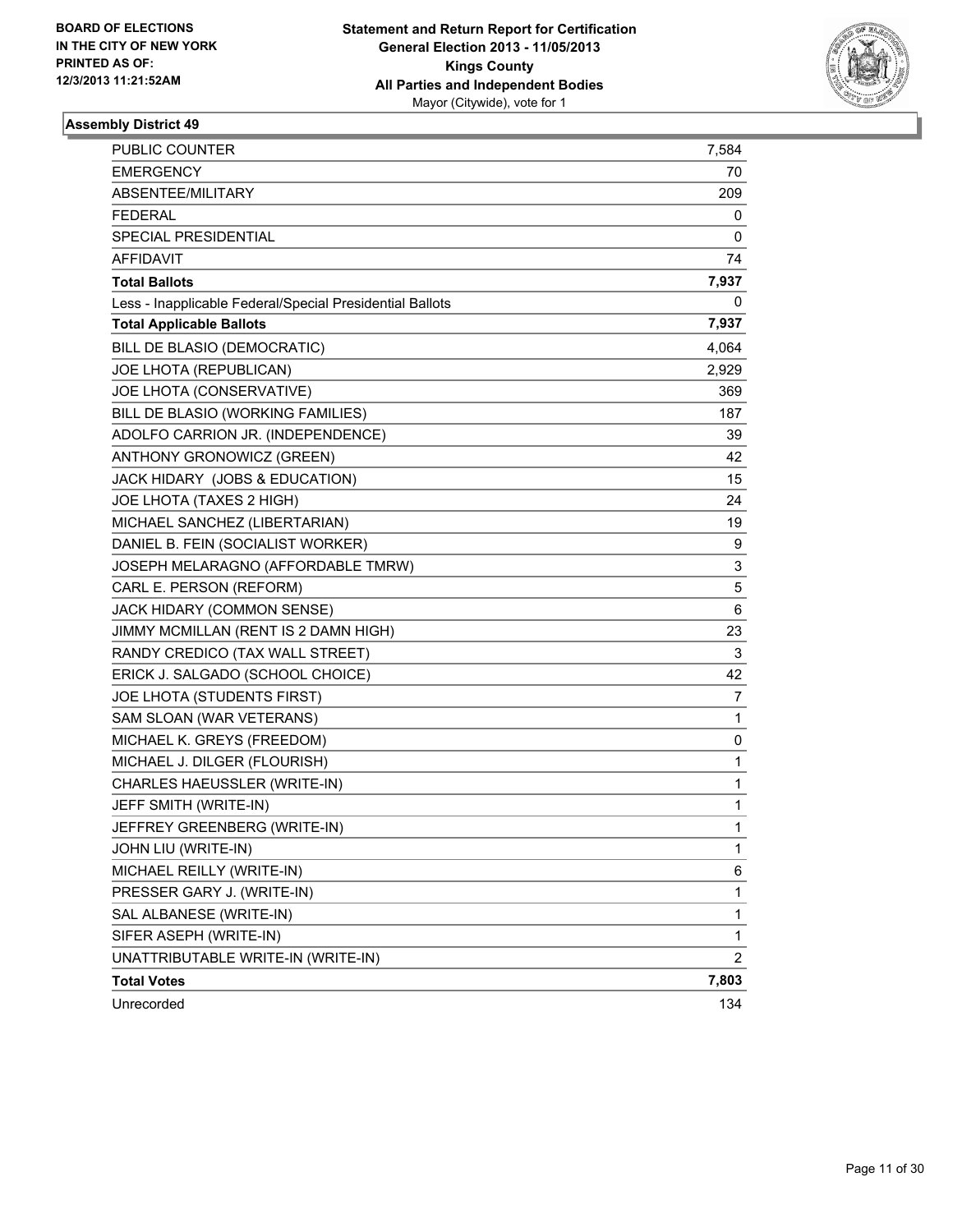

| PUBLIC COUNTER                                           | 15,157                  |
|----------------------------------------------------------|-------------------------|
| <b>EMERGENCY</b>                                         | 3                       |
| ABSENTEE/MILITARY                                        | 179                     |
| <b>FEDERAL</b>                                           | 0                       |
| SPECIAL PRESIDENTIAL                                     | 0                       |
| AFFIDAVIT                                                | 241                     |
| <b>Total Ballots</b>                                     | 15,580                  |
| Less - Inapplicable Federal/Special Presidential Ballots | 0                       |
| <b>Total Applicable Ballots</b>                          | 15,580                  |
| BILL DE BLASIO (DEMOCRATIC)                              | 10,668                  |
| JOE LHOTA (REPUBLICAN)                                   | 2,349                   |
| JOE LHOTA (CONSERVATIVE)                                 | 226                     |
| BILL DE BLASIO (WORKING FAMILIES)                        | 1,110                   |
| ADOLFO CARRION JR. (INDEPENDENCE)                        | 75                      |
| ANTHONY GRONOWICZ (GREEN)                                | 138                     |
| JACK HIDARY (JOBS & EDUCATION)                           | 31                      |
| JOE LHOTA (TAXES 2 HIGH)                                 | 30                      |
| MICHAEL SANCHEZ (LIBERTARIAN)                            | 29                      |
| DANIEL B. FEIN (SOCIALIST WORKER)                        | 21                      |
| JOSEPH MELARAGNO (AFFORDABLE TMRW)                       | 2                       |
| CARL E. PERSON (REFORM)                                  | 8                       |
| JACK HIDARY (COMMON SENSE)                               | 11                      |
| JIMMY MCMILLAN (RENT IS 2 DAMN HIGH)                     | 49                      |
| RANDY CREDICO (TAX WALL STREET)                          | 12                      |
| ERICK J. SALGADO (SCHOOL CHOICE)                         | 78                      |
| JOE LHOTA (STUDENTS FIRST)                               | 6                       |
| SAM SLOAN (WAR VETERANS)                                 | 3                       |
| MICHAEL K. GREYS (FREEDOM)                               | 6                       |
| MICHAEL J. DILGER (FLOURISH)                             | $\overline{c}$          |
| ARI SPOOL (WRITE-IN)                                     | 5                       |
| <b>ASSATA SHAKUR (WRITE-IN)</b>                          | $\overline{\mathbf{c}}$ |
| BABA NIEDORMUN (WRITE-IN)                                | 1                       |
| <b>BROOKE ROGERS (WRITE-IN)</b>                          | 1                       |
| CHANG TELLER (WRITE-IN)                                  | 1                       |
| CHRISTINE QUINN (WRITE-IN)                               | 4                       |
| DAMON HOLAND (WRITE-IN)                                  | 1                       |
| FELIX CIAMPA (WRITE-IN)                                  | 1                       |
| HEATHER LETZKUS (WRITE-IN)                               | 2                       |
| <b>ISEP SALMON (WRITE-IN)</b>                            | 1                       |
| ISRAAEL LEFLANTE (WRITE-IN)                              | 1                       |
| JOHN TEST (WRITE-IN)                                     | 2                       |
| KYLE STURGEON (WRITE-IN)                                 | 1                       |
| MICHAEL BLOOMBERG (WRITE-IN)                             | 3                       |
| MICHEL LOFER (WRITE-IN)                                  | 1                       |
| MOSES HIDERMAN (WRITE-IN)                                | 1                       |
| MOSHA SPILLMAN (WRITE-IN)                                | 1                       |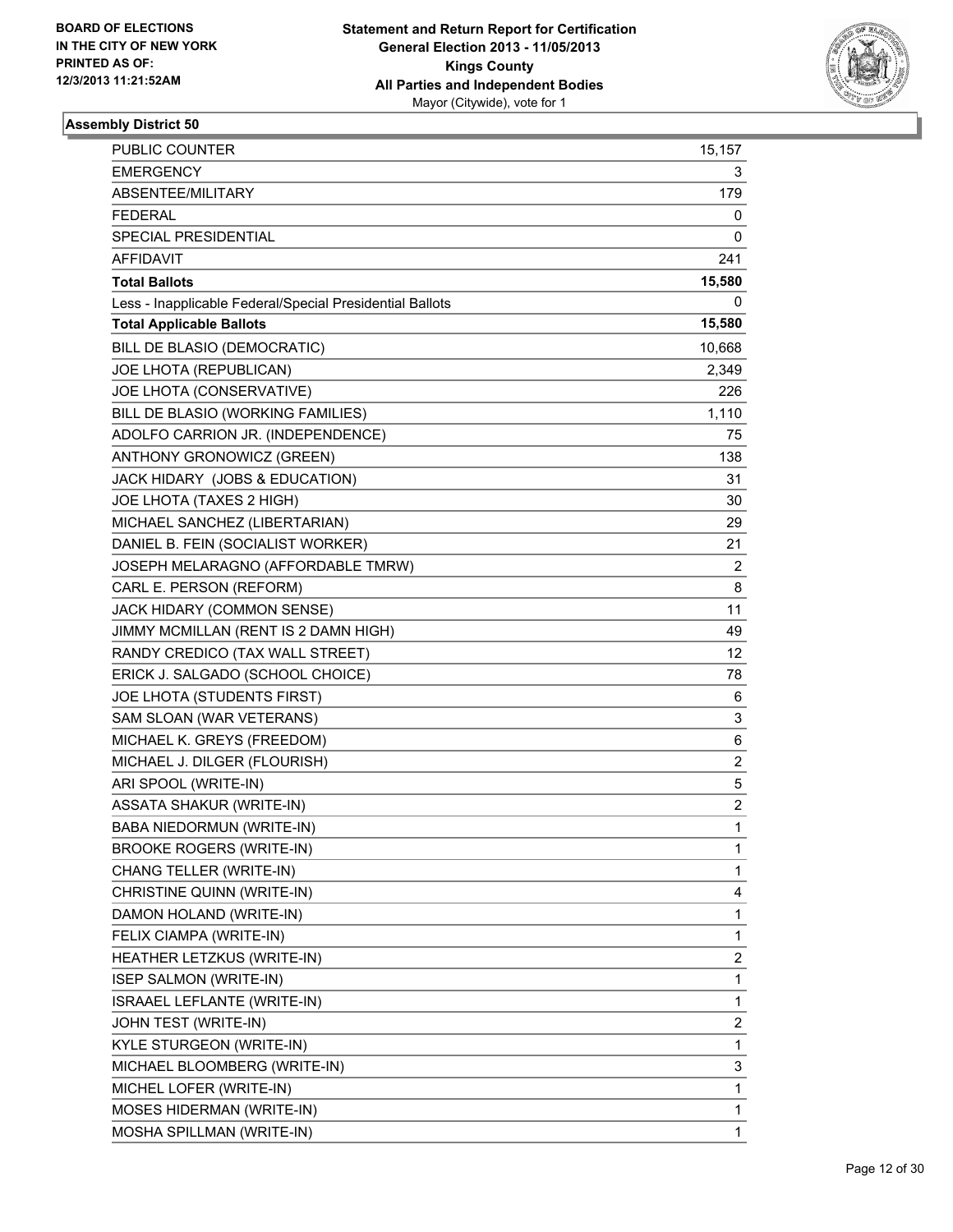

| MOSHE DAVID NIDERMAN (WRITE-IN)    |                |
|------------------------------------|----------------|
| MOSHE VIGAL (WRITE-IN)             |                |
| RABBI ARISHF MILLER (WRITE-IN)     |                |
| SNAKE PUSSKER (WRITE-IN)           |                |
| STEPHAN T. LEVER (WRITE-IN)        |                |
| STEPHANIE EISENBERG (WRITE-IN)     |                |
| TED CRUZ (WRITE-IN)                | $\overline{2}$ |
| UNATTRIBUTABLE WRITE-IN (WRITE-IN) | 24             |
| <b>VIVI CHRISTE (WRITE-IN)</b>     |                |
| ZACMEN TEITELBAUM (WRITE-IN)       |                |
| <b>Total Votes</b>                 | 14,917         |
| Unrecorded                         | 663            |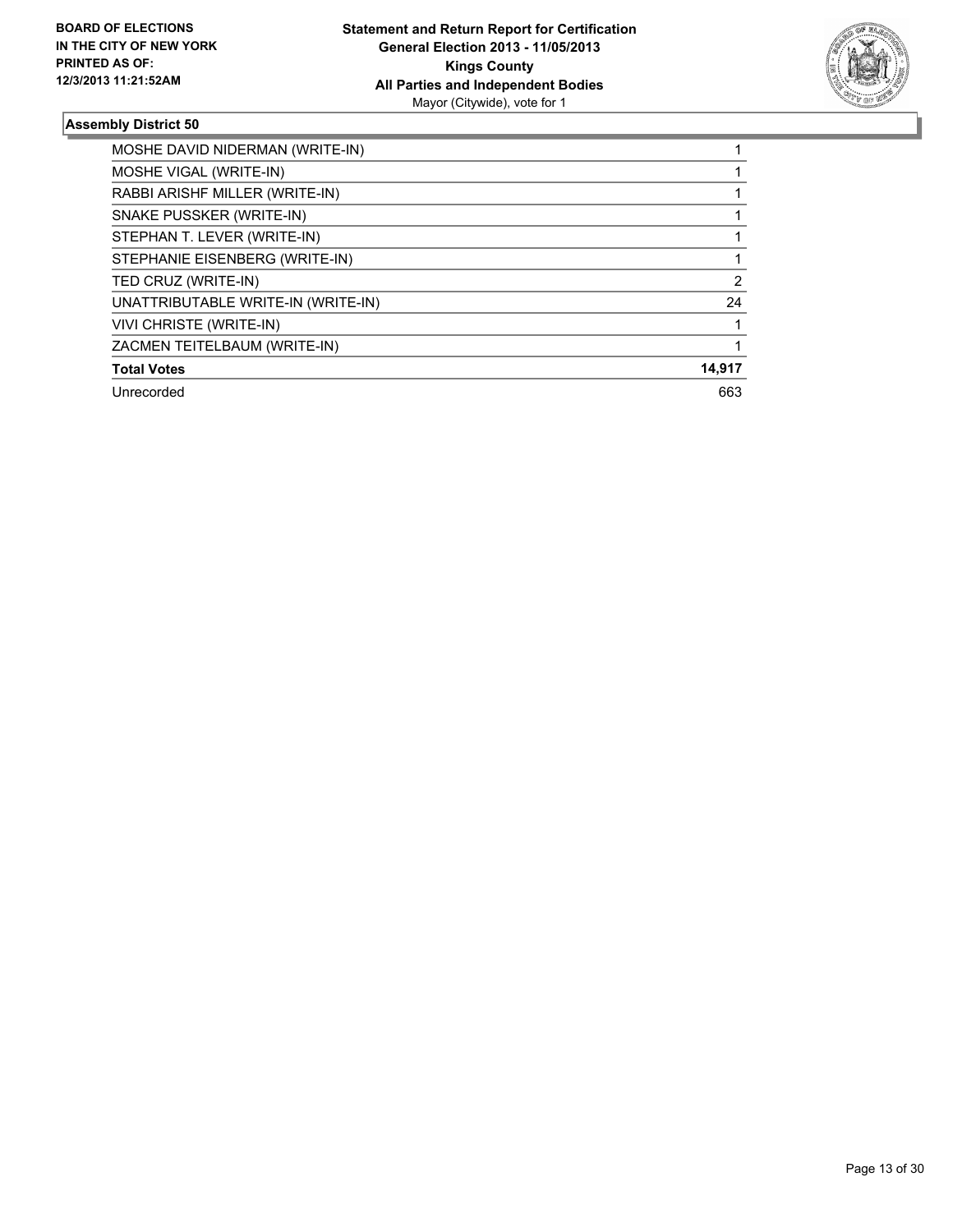

| <b>PUBLIC COUNTER</b>                                    | 10,963 |
|----------------------------------------------------------|--------|
| <b>EMERGENCY</b>                                         | 1      |
| ABSENTEE/MILITARY                                        | 197    |
| <b>FEDERAL</b>                                           | 0      |
| <b>SPECIAL PRESIDENTIAL</b>                              | 0      |
| <b>AFFIDAVIT</b>                                         | 163    |
| <b>Total Ballots</b>                                     | 11,324 |
| Less - Inapplicable Federal/Special Presidential Ballots | 0      |
| <b>Total Applicable Ballots</b>                          | 11,324 |
| BILL DE BLASIO (DEMOCRATIC)                              | 8,132  |
| JOE LHOTA (REPUBLICAN)                                   | 1,556  |
| JOE LHOTA (CONSERVATIVE)                                 | 197    |
| BILL DE BLASIO (WORKING FAMILIES)                        | 919    |
| ADOLFO CARRION JR. (INDEPENDENCE)                        | 79     |
| ANTHONY GRONOWICZ (GREEN)                                | 64     |
| JACK HIDARY (JOBS & EDUCATION)                           | 21     |
| JOE LHOTA (TAXES 2 HIGH)                                 | 16     |
| MICHAEL SANCHEZ (LIBERTARIAN)                            | 33     |
| DANIEL B. FEIN (SOCIALIST WORKER)                        | 9      |
| JOSEPH MELARAGNO (AFFORDABLE TMRW)                       | 5      |
| CARL E. PERSON (REFORM)                                  | 3      |
| JACK HIDARY (COMMON SENSE)                               | 8      |
| JIMMY MCMILLAN (RENT IS 2 DAMN HIGH)                     | 34     |
| RANDY CREDICO (TAX WALL STREET)                          | 7      |
| ERICK J. SALGADO (SCHOOL CHOICE)                         | 105    |
| JOE LHOTA (STUDENTS FIRST)                               | 4      |
| SAM SLOAN (WAR VETERANS)                                 | 2      |
| MICHAEL K. GREYS (FREEDOM)                               | 0      |
| MICHAEL J. DILGER (FLOURISH)                             | 1      |
| ALAN RUSSO (WRITE-IN)                                    | 1      |
| ARTHUR FOGEL (WRITE-IN)                                  | 1      |
| <b>ASSATA SHAKUR (WRITE-IN)</b>                          | 1      |
| BILL THOMPSON (WRITE-IN)                                 | 1      |
| CHRISTINE QUINN (WRITE-IN)                               | 1      |
| DAVID STOROBIN (WRITE-IN)                                | 1      |
| EDWARD RICE (WRITE-IN)                                   | 1      |
| <b>GEORGE CHENY (WRITE-IN)</b>                           | 1      |
| JIMMY MCMILLIAN (WRITE-IN)                               | 1      |
| SUSAN FIELDS (WRITE-IN)                                  | 1      |
| UNATTRIBUTABLE WRITE-IN (WRITE-IN)                       | 3      |
| <b>Total Votes</b>                                       | 11,208 |
| Unrecorded                                               | 116    |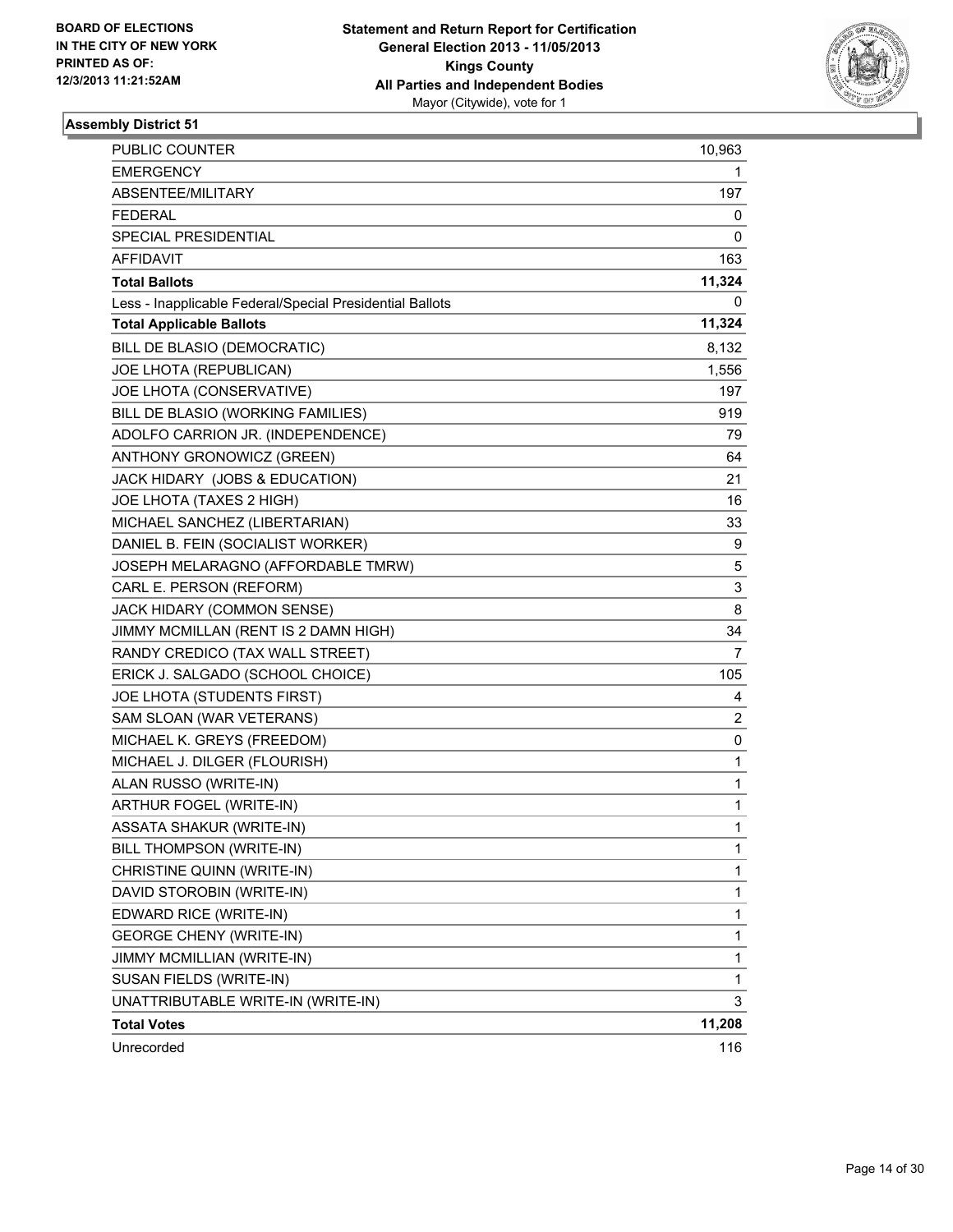

| PUBLIC COUNTER                                           | 28,638 |
|----------------------------------------------------------|--------|
| EMERGENCY                                                | 1,017  |
| ABSENTEE/MILITARY                                        | 753    |
| FEDERAL                                                  | 0      |
| SPECIAL PRESIDENTIAL                                     | 0      |
| AFFIDAVIT                                                | 376    |
| <b>Total Ballots</b>                                     | 30,784 |
| Less - Inapplicable Federal/Special Presidential Ballots | 0      |
| <b>Total Applicable Ballots</b>                          | 30,784 |
| BILL DE BLASIO (DEMOCRATIC)                              | 20,520 |
| JOE LHOTA (REPUBLICAN)                                   | 4,532  |
| JOE LHOTA (CONSERVATIVE)                                 | 362    |
| BILL DE BLASIO (WORKING FAMILIES)                        | 3,923  |
| ADOLFO CARRION JR. (INDEPENDENCE)                        | 218    |
| ANTHONY GRONOWICZ (GREEN)                                | 282    |
| JACK HIDARY (JOBS & EDUCATION)                           | 95     |
| JOE LHOTA (TAXES 2 HIGH)                                 | 80     |
| MICHAEL SANCHEZ (LIBERTARIAN)                            | 69     |
| DANIEL B. FEIN (SOCIALIST WORKER)                        | 26     |
| JOSEPH MELARAGNO (AFFORDABLE TMRW)                       | 10     |
| CARL E. PERSON (REFORM)                                  | 10     |
| JACK HIDARY (COMMON SENSE)                               | 27     |
| JIMMY MCMILLAN (RENT IS 2 DAMN HIGH)                     | 92     |
| RANDY CREDICO (TAX WALL STREET)                          | 28     |
| ERICK J. SALGADO (SCHOOL CHOICE)                         | 27     |
| JOE LHOTA (STUDENTS FIRST)                               | 44     |
| SAM SLOAN (WAR VETERANS)                                 | 6      |
| MICHAEL K. GREYS (FREEDOM)                               | 5      |
| MICHAEL J. DILGER (FLOURISH)                             | 3      |
| ABOIDUN SAMUEL LAUREL SMITH (WRITE-IN)                   | 1      |
| ALAN MARSEL (WRITE-IN)                                   | 1      |
| ARI SPOOL (WRITE-IN)                                     | 1      |
| BILL CLINTON (WRITE-IN)                                  | 1      |
| BILL THOMPSON (WRITE-IN)                                 | 1      |
| BRAD LANDER (WRITE-IN)                                   | 2      |
| CAS HALLOWAY (WRITE-IN)                                  | 1      |
| CASWELL HOLLWAY (WRITE-IN)                               | 1      |
| CHRISTINE QUINN (WRITE-IN)                               | 11     |
| CRISI JOSHES ALEXIS (WRITE-IN)                           | 1      |
| DAVID L MARGALIT (WRITE-IN)                              | 1      |
| DAVID MARGALIT (WRITE-IN)                                | 1      |
| DREW AKASON (WRITE-IN)                                   | 1      |
| ESRA DAYANI (WRITE-IN)                                   | 1      |
| GENE RUSSIANAFF (WRITE-IN)                               | 1      |
| <b>GEORGE CARBOS (WRITE-IN)</b>                          | 1      |
| <b>GEORGE MCDONALD (WRITE-IN)</b>                        | 1      |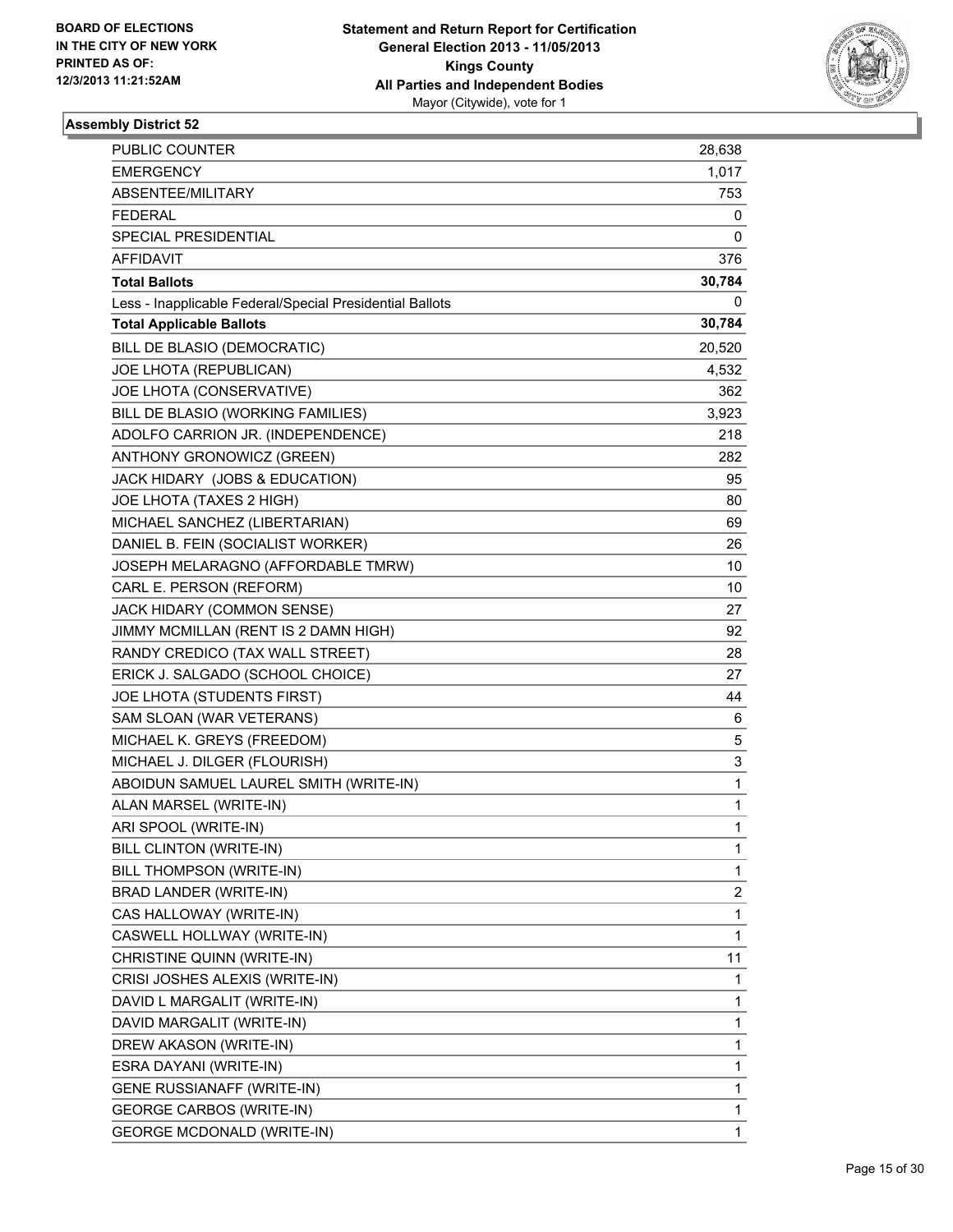

| <b>GLORIA BROWN (WRITE-IN)</b>     | 1      |
|------------------------------------|--------|
| JANETTE SADIK KHAN (WRITE-IN)      | 1      |
| JANETTE SADIK-KHAN (WRITE-IN)      | 5      |
| JANETTE SADIR-KHAN (WRITE-IN)      | 1      |
| JAY RAIBOURN (WRITE-IN)            | 1      |
| JOE MELANAGHO (WRITE-IN)           | 1      |
| JOSEPH ALBENLLL (WRITE-IN)         | 1      |
| LILA COHN (WRITE-IN)               | 1      |
| LISA GRAY (WRITE-IN)               | 1      |
| <b>MARK GREEN (WRITE-IN)</b>       | 1      |
| MICHAEL BLOOMBERG (WRITE-IN)       | 9      |
| PAUL TUMMIELB (WRITE-IN)           | 1      |
| ROBIN STEIN (WRITE-IN)             | 1      |
| RUDY GIULIANI (WRITE-IN)           | 1      |
| SAL ALBANESE (WRITE-IN)            | 1      |
| SAMUEL HUDIS (WRITE-IN)            | 1      |
| STEPHEN CARENO PHER (WRITE-IN)     | 1      |
| STEVEN E. SHOVERS (WRITE-IN)       | 1      |
| TOM PAYNE (WRITE-IN)               | 1      |
| UNATTRIBUTABLE WRITE-IN (WRITE-IN) | 9      |
| WILLIAM C THOMPSON (WRITE-IN)      | 1      |
| WILLIAM THOMPSON (WRITE-IN)        | 1      |
| <b>Total Votes</b>                 | 30,429 |
| Unrecorded                         | 355    |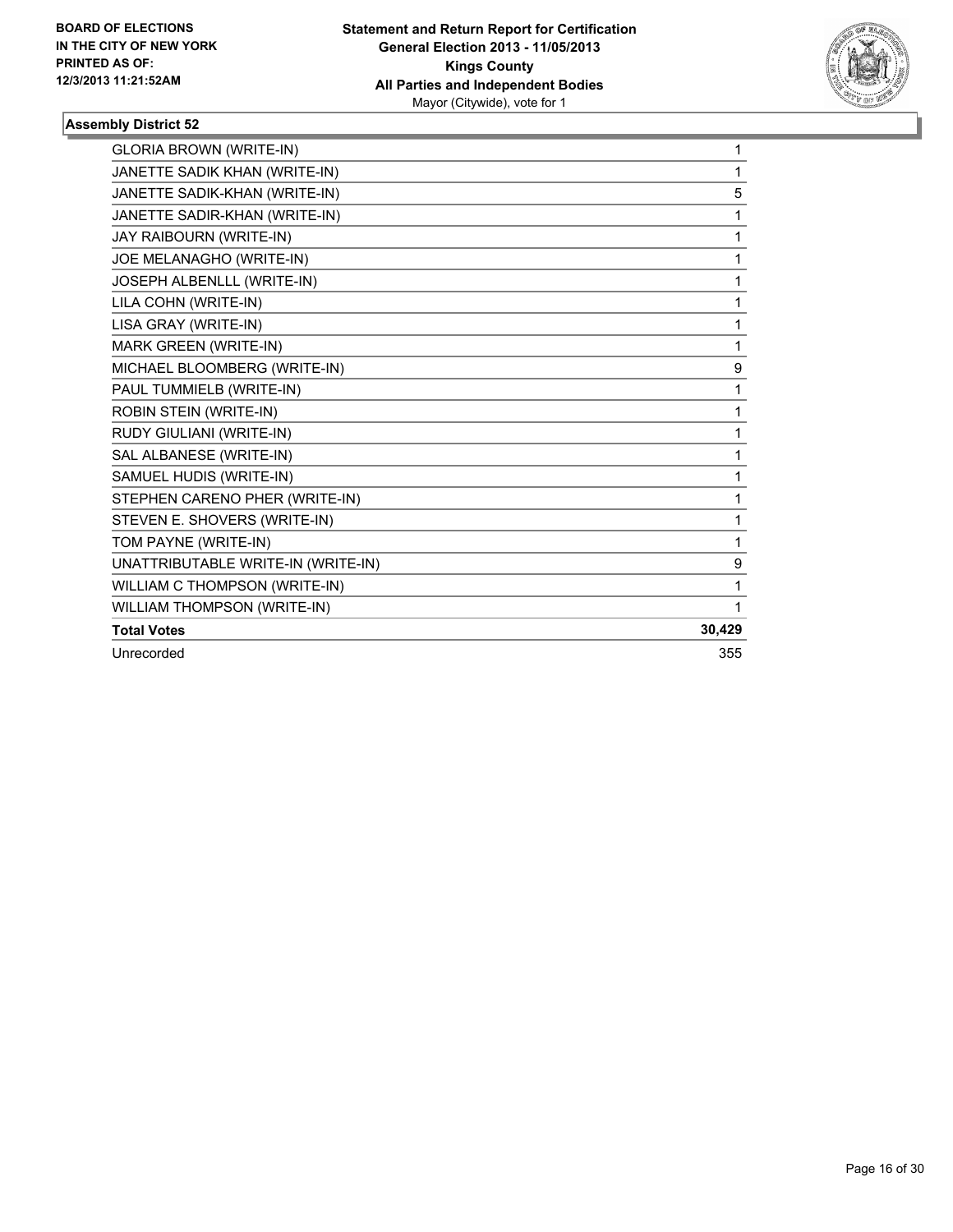

| PUBLIC COUNTER                                           | 12,315       |
|----------------------------------------------------------|--------------|
| <b>EMERGENCY</b>                                         | 53           |
| ABSENTEE/MILITARY                                        | 124          |
| <b>FEDERAL</b>                                           | 0            |
| SPECIAL PRESIDENTIAL                                     | 0            |
| <b>AFFIDAVIT</b>                                         | 214          |
| <b>Total Ballots</b>                                     | 12,706       |
| Less - Inapplicable Federal/Special Presidential Ballots | 0            |
| <b>Total Applicable Ballots</b>                          | 12,706       |
| BILL DE BLASIO (DEMOCRATIC)                              | 10,658       |
| JOE LHOTA (REPUBLICAN)                                   | 729          |
| JOE LHOTA (CONSERVATIVE)                                 | 73           |
| BILL DE BLASIO (WORKING FAMILIES)                        | 689          |
| ADOLFO CARRION JR. (INDEPENDENCE)                        | 87           |
| ANTHONY GRONOWICZ (GREEN)                                | 64           |
| JACK HIDARY (JOBS & EDUCATION)                           | 14           |
| JOE LHOTA (TAXES 2 HIGH)                                 | 11           |
| MICHAEL SANCHEZ (LIBERTARIAN)                            | 18           |
| DANIEL B. FEIN (SOCIALIST WORKER)                        | 21           |
| JOSEPH MELARAGNO (AFFORDABLE TMRW)                       | 4            |
| CARL E. PERSON (REFORM)                                  | 2            |
| JACK HIDARY (COMMON SENSE)                               | 6            |
| JIMMY MCMILLAN (RENT IS 2 DAMN HIGH)                     | 20           |
| RANDY CREDICO (TAX WALL STREET)                          | 6            |
| ERICK J. SALGADO (SCHOOL CHOICE)                         | 62           |
| JOE LHOTA (STUDENTS FIRST)                               | 3            |
| SAM SLOAN (WAR VETERANS)                                 | $\mathbf{1}$ |
| MICHAEL K. GREYS (FREEDOM)                               | 6            |
| MICHAEL J. DILGER (FLOURISH)                             | 0            |
| ANTHONY WEINER (WRITE-IN)                                | 1            |
| ARI SPOOL (WRITE-IN)                                     | 3            |
| ASSATA SHAKUR (WRITE-IN)                                 | $\mathbf{1}$ |
| DAMON JABLONS (WRITE-IN)                                 | 2            |
| DARYL L JOHNSON (WRITE-IN)                               | 1            |
| <b>GEORGE MARLIN (WRITE-IN)</b>                          | $\mathbf{1}$ |
| LAURIE CUMBO (WRITE-IN)                                  | $\mathbf{1}$ |
| MICHAEL BLOOMBERG (WRITE-IN)                             | 1            |
| SHADOE TARVER (WRITE-IN)                                 | $\mathbf{1}$ |
| SUSAN JANE HIDBON JOYCE (WRITE-IN)                       | 2            |
| UNATTRIBUTABLE WRITE-IN (WRITE-IN)                       | 10           |
| <b>Total Votes</b>                                       | 12,498       |
| Unrecorded                                               | 208          |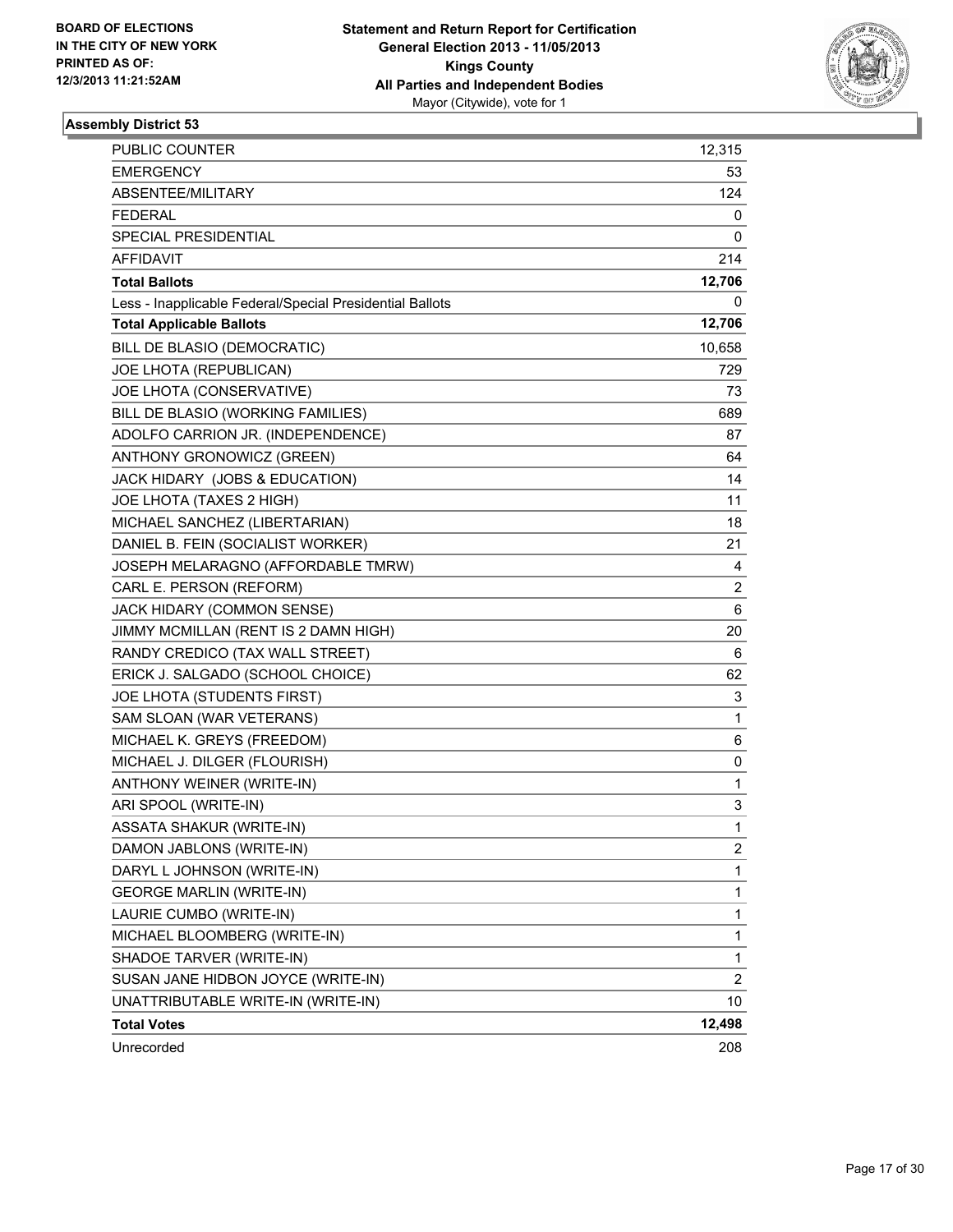

| <b>PUBLIC COUNTER</b>                                    | 9,847                   |
|----------------------------------------------------------|-------------------------|
| <b>EMERGENCY</b>                                         | 16                      |
| ABSENTEE/MILITARY                                        | 107                     |
| <b>FEDERAL</b>                                           | 0                       |
| SPECIAL PRESIDENTIAL                                     | 0                       |
| <b>AFFIDAVIT</b>                                         | 190                     |
| <b>Total Ballots</b>                                     | 10,160                  |
| Less - Inapplicable Federal/Special Presidential Ballots | 0                       |
| <b>Total Applicable Ballots</b>                          | 10,160                  |
| BILL DE BLASIO (DEMOCRATIC)                              | 9,254                   |
| JOE LHOTA (REPUBLICAN)                                   | 352                     |
| JOE LHOTA (CONSERVATIVE)                                 | 30                      |
| BILL DE BLASIO (WORKING FAMILIES)                        | 283                     |
| ADOLFO CARRION JR. (INDEPENDENCE)                        | 49                      |
| ANTHONY GRONOWICZ (GREEN)                                | 19                      |
| JACK HIDARY (JOBS & EDUCATION)                           | 11                      |
| JOE LHOTA (TAXES 2 HIGH)                                 | 5                       |
| MICHAEL SANCHEZ (LIBERTARIAN)                            | 12                      |
| DANIEL B. FEIN (SOCIALIST WORKER)                        | 3                       |
| JOSEPH MELARAGNO (AFFORDABLE TMRW)                       | $\mathbf{1}$            |
| CARL E. PERSON (REFORM)                                  | 5                       |
| JACK HIDARY (COMMON SENSE)                               | 0                       |
| JIMMY MCMILLAN (RENT IS 2 DAMN HIGH)                     | 12                      |
| RANDY CREDICO (TAX WALL STREET)                          | $\overline{c}$          |
| ERICK J. SALGADO (SCHOOL CHOICE)                         | 21                      |
| JOE LHOTA (STUDENTS FIRST)                               | $\overline{\mathbf{c}}$ |
| SAM SLOAN (WAR VETERANS)                                 | $\overline{c}$          |
| MICHAEL K. GREYS (FREEDOM)                               | 4                       |
| MICHAEL J. DILGER (FLOURISH)                             | 0                       |
| ARI SPOOL (WRITE-IN)                                     | 1                       |
| UNATTRIBUTABLE WRITE-IN (WRITE-IN)                       | 1                       |
| VITO LOPEZ (WRITE-IN)                                    | 1                       |
| <b>Total Votes</b>                                       | 10,070                  |
| Unrecorded                                               | 90                      |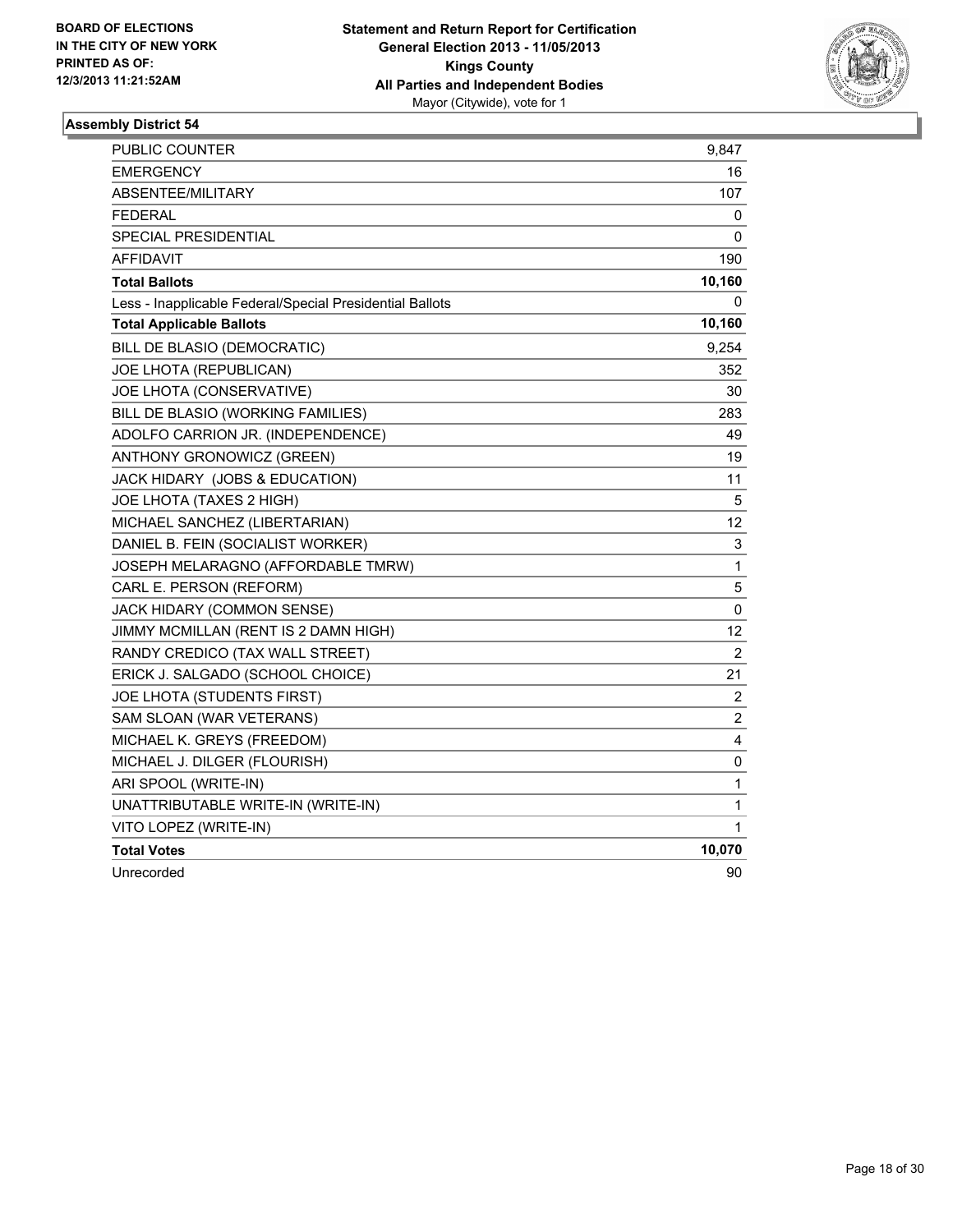

| <b>PUBLIC COUNTER</b>                                    | 13,948         |
|----------------------------------------------------------|----------------|
| <b>EMERGENCY</b>                                         | 2              |
| ABSENTEE/MILITARY                                        | 192            |
| <b>FEDERAL</b>                                           | 0              |
| <b>SPECIAL PRESIDENTIAL</b>                              | 0              |
| <b>AFFIDAVIT</b>                                         | 235            |
| <b>Total Ballots</b>                                     | 14,377         |
| Less - Inapplicable Federal/Special Presidential Ballots | 0              |
| <b>Total Applicable Ballots</b>                          | 14,377         |
| BILL DE BLASIO (DEMOCRATIC)                              | 13,599         |
| JOE LHOTA (REPUBLICAN)                                   | 193            |
| JOE LHOTA (CONSERVATIVE)                                 | 26             |
| BILL DE BLASIO (WORKING FAMILIES)                        | 293            |
| ADOLFO CARRION JR. (INDEPENDENCE)                        | 42             |
| ANTHONY GRONOWICZ (GREEN)                                | 12             |
| JACK HIDARY (JOBS & EDUCATION)                           | 14             |
| JOE LHOTA (TAXES 2 HIGH)                                 | 2              |
| MICHAEL SANCHEZ (LIBERTARIAN)                            | $\overline{c}$ |
| DANIEL B. FEIN (SOCIALIST WORKER)                        | 5              |
| JOSEPH MELARAGNO (AFFORDABLE TMRW)                       | 1              |
| CARL E. PERSON (REFORM)                                  | $\overline{2}$ |
| JACK HIDARY (COMMON SENSE)                               | 1              |
| JIMMY MCMILLAN (RENT IS 2 DAMN HIGH)                     | 8              |
| RANDY CREDICO (TAX WALL STREET)                          | 5              |
| ERICK J. SALGADO (SCHOOL CHOICE)                         | 15             |
| JOE LHOTA (STUDENTS FIRST)                               | $\overline{2}$ |
| SAM SLOAN (WAR VETERANS)                                 | 0              |
| MICHAEL K. GREYS (FREEDOM)                               | 24             |
| MICHAEL J. DILGER (FLOURISH)                             | 0              |
| <b>Total Votes</b>                                       | 14,246         |
| Unrecorded                                               | 131            |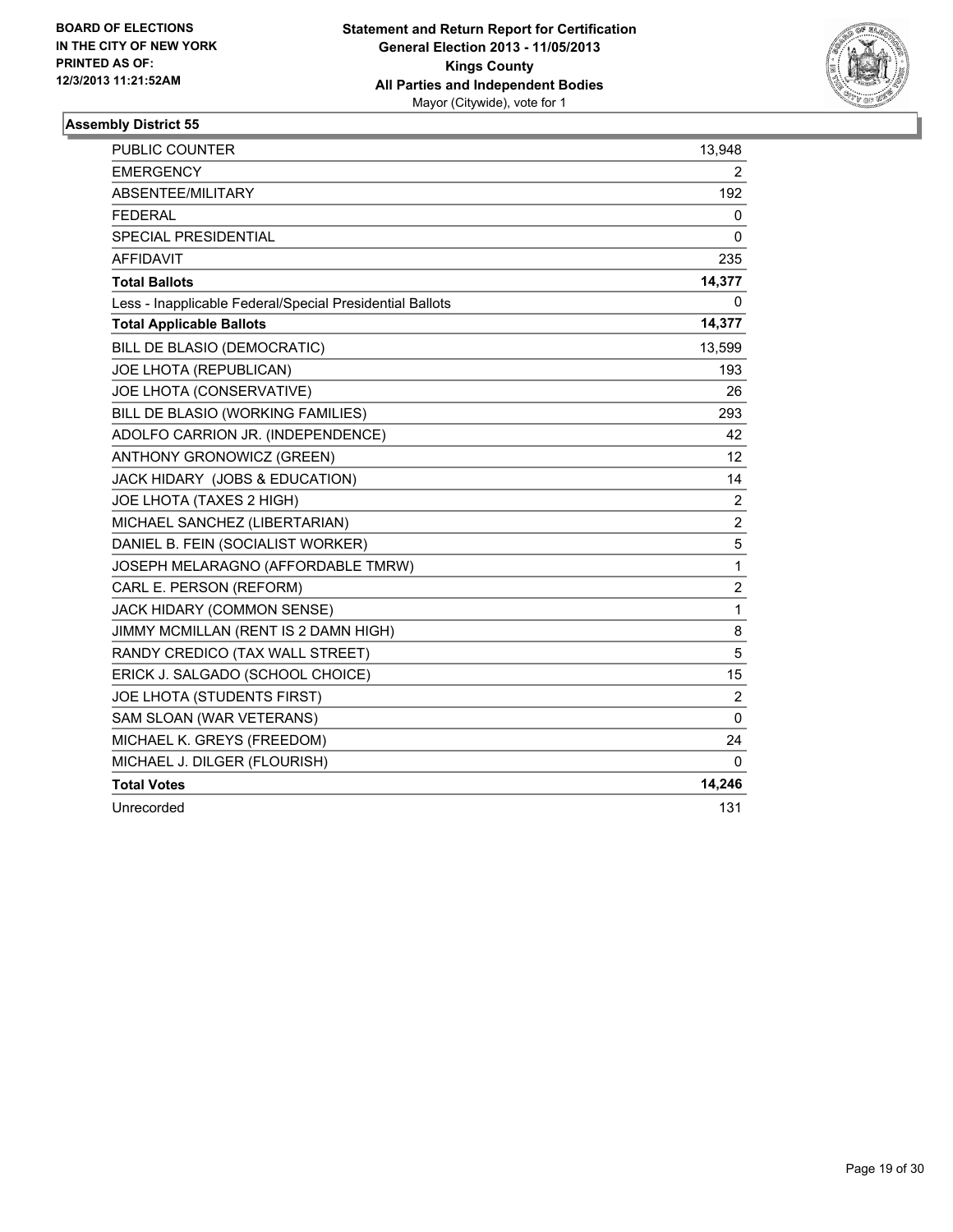

| PUBLIC COUNTER                                           | 17,641       |
|----------------------------------------------------------|--------------|
| <b>EMERGENCY</b>                                         | 30           |
| ABSENTEE/MILITARY                                        | 223          |
| <b>FEDERAL</b>                                           | 0            |
| SPECIAL PRESIDENTIAL                                     | 0            |
| <b>AFFIDAVIT</b>                                         | 263          |
| <b>Total Ballots</b>                                     | 18,157       |
| Less - Inapplicable Federal/Special Presidential Ballots | 0            |
| <b>Total Applicable Ballots</b>                          | 18,157       |
| BILL DE BLASIO (DEMOCRATIC)                              | 16,762       |
| JOE LHOTA (REPUBLICAN)                                   | 246          |
| JOE LHOTA (CONSERVATIVE)                                 | 34           |
| BILL DE BLASIO (WORKING FAMILIES)                        | 684          |
| ADOLFO CARRION JR. (INDEPENDENCE)                        | 76           |
| ANTHONY GRONOWICZ (GREEN)                                | 37           |
| JACK HIDARY (JOBS & EDUCATION)                           | 11           |
| JOE LHOTA (TAXES 2 HIGH)                                 | 5            |
| MICHAEL SANCHEZ (LIBERTARIAN)                            | 16           |
| DANIEL B. FEIN (SOCIALIST WORKER)                        | 6            |
| JOSEPH MELARAGNO (AFFORDABLE TMRW)                       | 1            |
| CARL E. PERSON (REFORM)                                  | 4            |
| JACK HIDARY (COMMON SENSE)                               | 1            |
| JIMMY MCMILLAN (RENT IS 2 DAMN HIGH)                     | 26           |
| RANDY CREDICO (TAX WALL STREET)                          | 4            |
| ERICK J. SALGADO (SCHOOL CHOICE)                         | 23           |
| JOE LHOTA (STUDENTS FIRST)                               | 0            |
| SAM SLOAN (WAR VETERANS)                                 | $\mathbf{1}$ |
| MICHAEL K. GREYS (FREEDOM)                               | 50           |
| MICHAEL J. DILGER (FLOURISH)                             | 0            |
| ANTHONY WEINER (WRITE-IN)                                | 1            |
| <b>ASSATA SHAKUR (WRITE-IN)</b>                          | 2            |
| CHRISTINE QUINN (WRITE-IN)                               | 1            |
| ERIC L WILLIAMS (WRITE-IN)                               | 1            |
| <b>GEORGE MCDONALD (WRITE-IN)</b>                        | 1            |
| MARY NATEUS (WRITE-IN)                                   | 1            |
| MICHAEL BLOOMBERG (WRITE-IN)                             | $\mathbf 1$  |
| SAM FRAGOMENI (WRITE-IN)                                 | $\mathbf{1}$ |
| UNATTRIBUTABLE WRITE-IN (WRITE-IN)                       | 5            |
| <b>Total Votes</b>                                       | 18,001       |
| Unrecorded                                               | 156          |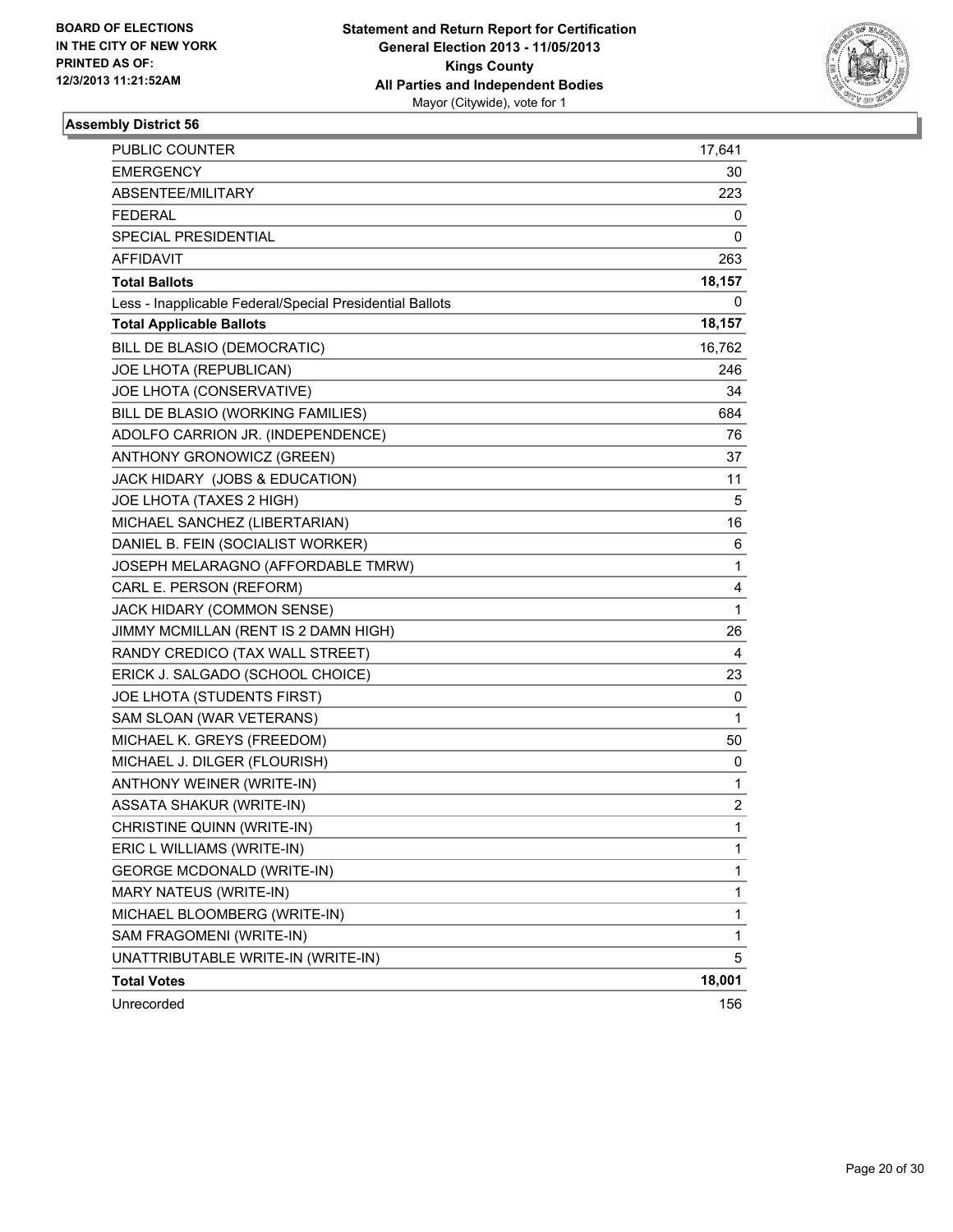

| PUBLIC COUNTER                                           | 24,525         |
|----------------------------------------------------------|----------------|
| <b>EMERGENCY</b>                                         | 122            |
| ABSENTEE/MILITARY                                        | 573.           |
| <b>FEDERAL</b>                                           | 0              |
| <b>SPECIAL PRESIDENTIAL</b>                              | 0              |
| AFFIDAVIT                                                | 410            |
| <b>Total Ballots</b>                                     | 25,630         |
| Less - Inapplicable Federal/Special Presidential Ballots | 0              |
| <b>Total Applicable Ballots</b>                          | 25,630         |
| BILL DE BLASIO (DEMOCRATIC)                              | 21,538         |
| JOE LHOTA (REPUBLICAN)                                   | 790            |
| JOE LHOTA (CONSERVATIVE)                                 | 67             |
| BILL DE BLASIO (WORKING FAMILIES)                        | 2,442          |
| ADOLFO CARRION JR. (INDEPENDENCE)                        | 109            |
| ANTHONY GRONOWICZ (GREEN)                                | 177            |
| JACK HIDARY (JOBS & EDUCATION)                           | 35             |
| JOE LHOTA (TAXES 2 HIGH)                                 | 17             |
| MICHAEL SANCHEZ (LIBERTARIAN)                            | 18             |
| DANIEL B. FEIN (SOCIALIST WORKER)                        | 12             |
| JOSEPH MELARAGNO (AFFORDABLE TMRW)                       | 4              |
| CARL E. PERSON (REFORM)                                  | 3              |
| JACK HIDARY (COMMON SENSE)                               | 10             |
| JIMMY MCMILLAN (RENT IS 2 DAMN HIGH)                     | 45             |
| RANDY CREDICO (TAX WALL STREET)                          | 22             |
| ERICK J. SALGADO (SCHOOL CHOICE)                         | 18             |
| JOE LHOTA (STUDENTS FIRST)                               | 11             |
| SAM SLOAN (WAR VETERANS)                                 | 1              |
| MICHAEL K. GREYS (FREEDOM)                               | 26             |
| MICHAEL J. DILGER (FLOURISH)                             | $\mathbf{2}$   |
| ANTHONY GAY (WRITE-IN)                                   | 1              |
| ANTHONY WEINER (WRITE-IN)                                | 1              |
| <b>ASSATA SHAKUR (WRITE-IN)</b>                          | $\overline{2}$ |
| BILL THOMPSON (WRITE-IN)                                 | $\mathbf{2}$   |
| BRIAN T. NOEL (WRITE-IN)                                 | 1              |
| CHRISTINE QUINN (WRITE-IN)                               | 8              |
| CHRISTOPHER WARD (WRITE-IN)                              | 1              |
| FIORELLO LAGUARDA (WRITE-IN)                             | 1              |
| <b>GEORGE MCDONALD (WRITE-IN)</b>                        | 2              |
| JAMES LONGUELD STEVENS (WRITE-IN)                        | 1              |
| JANETTE JADIH-KHAN (WRITE-IN)                            | 1              |
| JANETTE SUDIK-KHAN (WRITE-IN)                            | 2              |
| JEANETTE SADIK-KHAN (WRITE-IN)                           | 1              |
| MICHAEL BLOOMBERG (WRITE-IN)                             | 3              |
| MICHAEL J FODERA (WRITE-IN)                              | 1              |
| PATRICK STEWART (WRITE-IN)                               | 1              |
| SAL ALBANESE (WRITE-IN)                                  | 1              |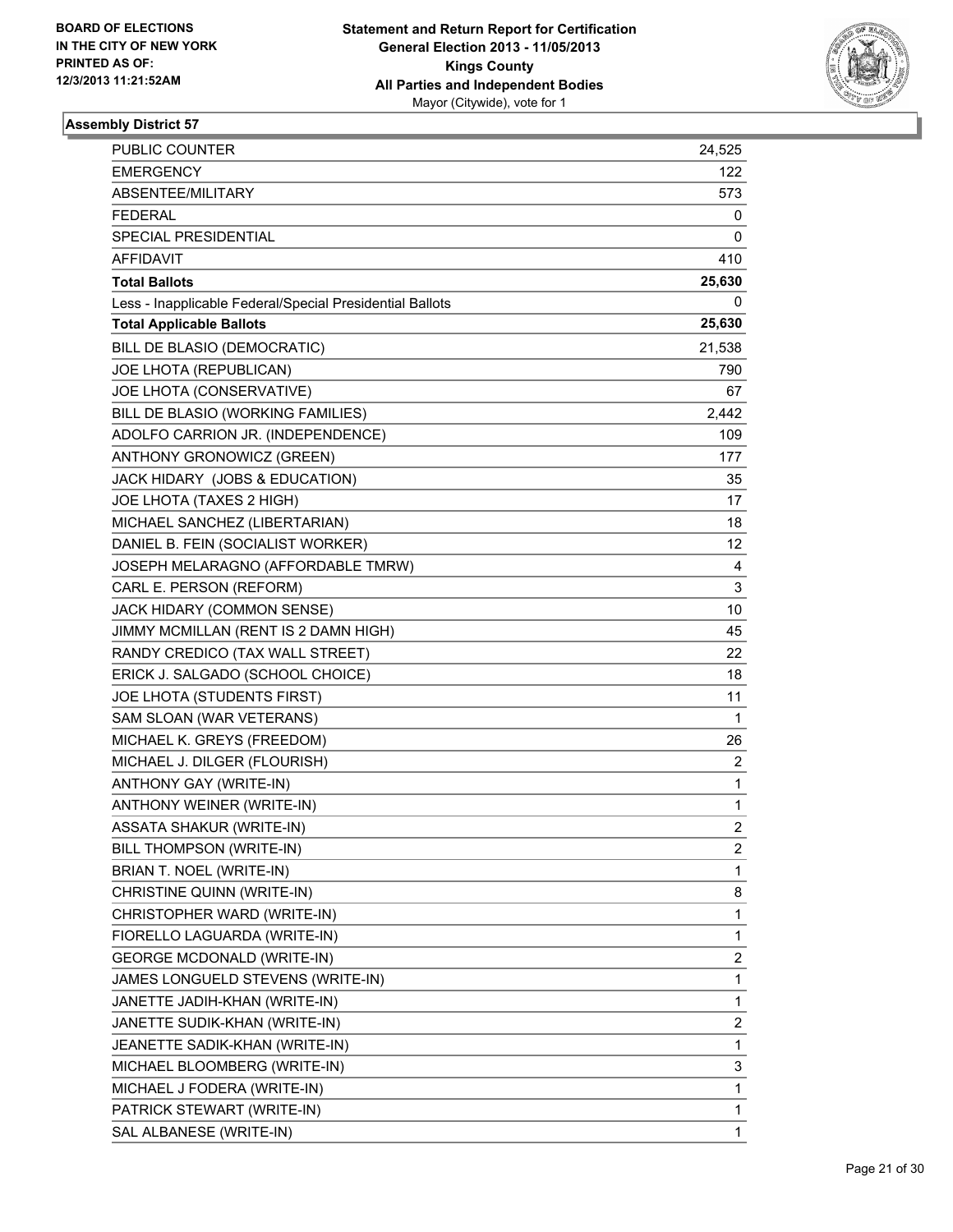

| SUSAN R TUCKER (WRITE-IN)          |        |
|------------------------------------|--------|
| UNATTRIBUTABLE WRITE-IN (WRITE-IN) |        |
| <b>Total Votes</b>                 | 25,388 |
| Unrecorded                         | 242    |

| PUBLIC COUNTER                                           | 19,411         |
|----------------------------------------------------------|----------------|
| EMERGENCY                                                | 1              |
| ABSENTEE/MILITARY                                        | 359            |
| FEDERAL                                                  | 0              |
| SPECIAL PRESIDENTIAL                                     | 0              |
| <b>AFFIDAVIT</b>                                         | 287            |
| <b>Total Ballots</b>                                     | 20,058         |
| Less - Inapplicable Federal/Special Presidential Ballots | 0              |
| <b>Total Applicable Ballots</b>                          | 20,058         |
| BILL DE BLASIO (DEMOCRATIC)                              | 19,140         |
| JOE LHOTA (REPUBLICAN)                                   | 319            |
| JOE LHOTA (CONSERVATIVE)                                 | 44             |
| BILL DE BLASIO (WORKING FAMILIES)                        | 339            |
| ADOLFO CARRION JR. (INDEPENDENCE)                        | 19             |
| ANTHONY GRONOWICZ (GREEN)                                | 6              |
| JACK HIDARY (JOBS & EDUCATION)                           | 5              |
| JOE LHOTA (TAXES 2 HIGH)                                 | 6              |
| MICHAEL SANCHEZ (LIBERTARIAN)                            | $\overline{2}$ |
| DANIEL B. FEIN (SOCIALIST WORKER)                        | 4              |
| JOSEPH MELARAGNO (AFFORDABLE TMRW)                       | 3              |
| CARL E. PERSON (REFORM)                                  | 2              |
| <b>JACK HIDARY (COMMON SENSE)</b>                        | $\overline{2}$ |
| JIMMY MCMILLAN (RENT IS 2 DAMN HIGH)                     | 9              |
| RANDY CREDICO (TAX WALL STREET)                          | 1              |
| ERICK J. SALGADO (SCHOOL CHOICE)                         | 4              |
| JOE LHOTA (STUDENTS FIRST)                               | 0              |
| SAM SLOAN (WAR VETERANS)                                 | 1              |
| MICHAEL K. GREYS (FREEDOM)                               | 11             |
| MICHAEL J. DILGER (FLOURISH)                             | 0              |
| DOMINIC P. CODID (WRITE-IN)                              | 1              |
| JOHN LIU (WRITE-IN)                                      | 1              |
| JOHN TEST (WRITE-IN)                                     | 1              |
| UNATTRIBUTABLE WRITE-IN (WRITE-IN)                       | 1              |
| <b>Total Votes</b>                                       | 19,921         |
| Unrecorded                                               | 137            |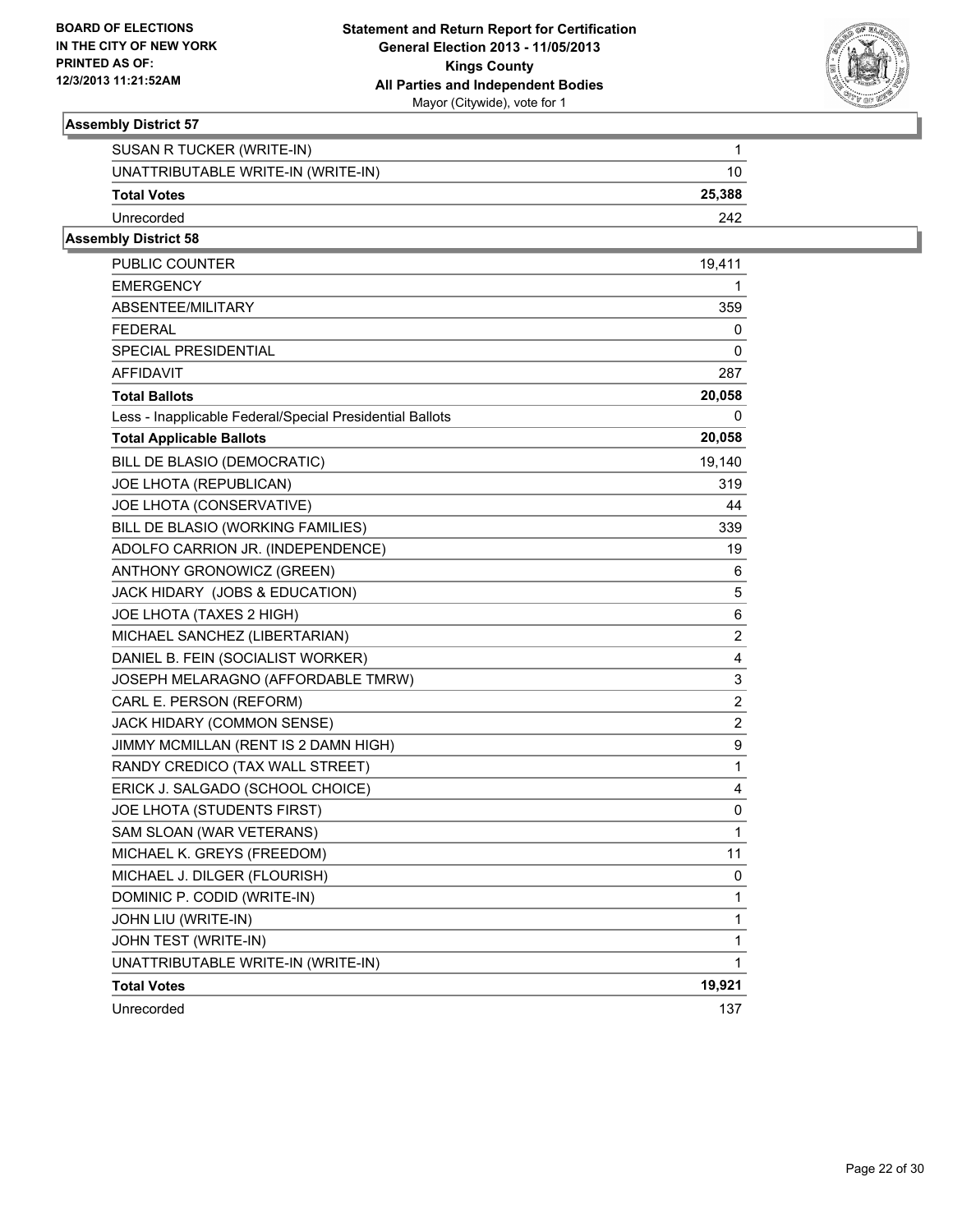

| PUBLIC COUNTER                                           | 19,786         |
|----------------------------------------------------------|----------------|
| <b>EMERGENCY</b>                                         | 3              |
| ABSENTEE/MILITARY                                        | 339            |
| <b>FEDERAL</b>                                           | 0              |
| SPECIAL PRESIDENTIAL                                     | 0              |
| AFFIDAVIT                                                | 250            |
| <b>Total Ballots</b>                                     | 20,378         |
| Less - Inapplicable Federal/Special Presidential Ballots | 0              |
| <b>Total Applicable Ballots</b>                          | 20,378         |
| BILL DE BLASIO (DEMOCRATIC)                              | 14,830         |
| JOE LHOTA (REPUBLICAN)                                   | 4,201          |
| JOE LHOTA (CONSERVATIVE)                                 | 563            |
| BILL DE BLASIO (WORKING FAMILIES)                        | 318            |
| ADOLFO CARRION JR. (INDEPENDENCE)                        | 65             |
| ANTHONY GRONOWICZ (GREEN)                                | 27             |
| JACK HIDARY (JOBS & EDUCATION)                           | 20             |
| JOE LHOTA (TAXES 2 HIGH)                                 | 39             |
| MICHAEL SANCHEZ (LIBERTARIAN)                            | 21             |
| DANIEL B. FEIN (SOCIALIST WORKER)                        | 6              |
| JOSEPH MELARAGNO (AFFORDABLE TMRW)                       | 2              |
| CARL E. PERSON (REFORM)                                  | 3              |
| JACK HIDARY (COMMON SENSE)                               | 7              |
| JIMMY MCMILLAN (RENT IS 2 DAMN HIGH)                     | 22             |
| RANDY CREDICO (TAX WALL STREET)                          | 1              |
| ERICK J. SALGADO (SCHOOL CHOICE)                         | 10             |
| JOE LHOTA (STUDENTS FIRST)                               | 9              |
| SAM SLOAN (WAR VETERANS)                                 | 5              |
| MICHAEL K. GREYS (FREEDOM)                               | 8              |
| MICHAEL J. DILGER (FLOURISH)                             | 0              |
| ANTHONY WEINER (WRITE-IN)                                | $\mathbf{1}$   |
| ASSATA SHAKUR (WRITE-IN)                                 | 2              |
| DANA DRISCOLL (WRITE-IN)                                 | 1              |
| DAVID STEVENS (WRITE-IN)                                 | $\mathbf 1$    |
| ELLEN RIATIONT (WRITE-IN)                                | 1              |
| JEFF TRAIMAN (WRITE-IN)                                  | $\mathbf{1}$   |
| MAYIM BIALIK (WRITE-IN)                                  | $\mathbf{1}$   |
| STEWART MILSTEIN (WRITE-IN)                              | 1              |
| UNATTRIBUTABLE WRITE-IN (WRITE-IN)                       | $\overline{2}$ |
| <b>Total Votes</b>                                       | 20,168         |
| Unrecorded                                               | 210            |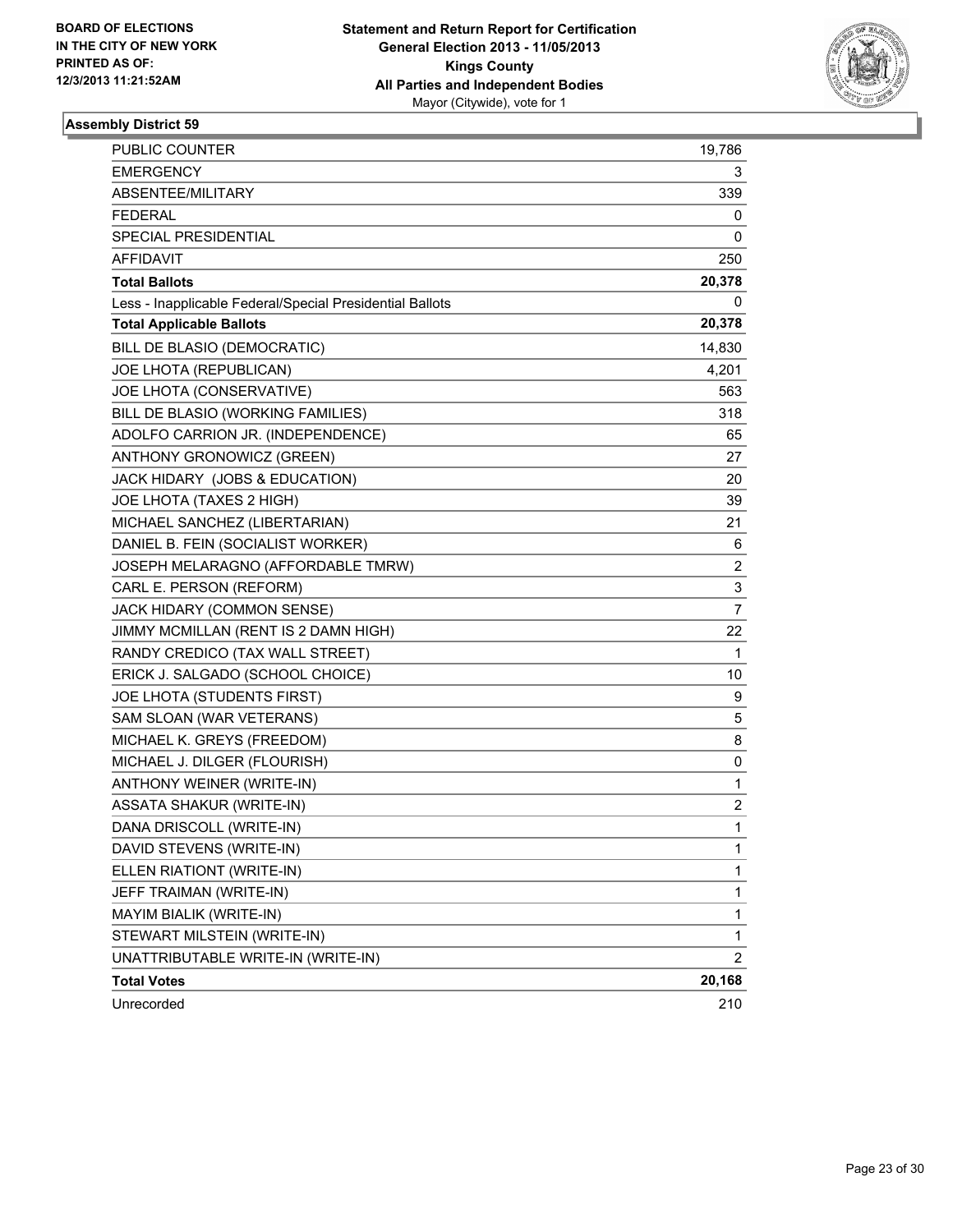

| PUBLIC COUNTER                                           | 16,891 |
|----------------------------------------------------------|--------|
| <b>EMERGENCY</b>                                         | 11     |
| ABSENTEE/MILITARY                                        | 159    |
| <b>FEDERAL</b>                                           | 0      |
| <b>SPECIAL PRESIDENTIAL</b>                              | 0      |
| <b>AFFIDAVIT</b>                                         | 253    |
| <b>Total Ballots</b>                                     | 17,314 |
| Less - Inapplicable Federal/Special Presidential Ballots | 0      |
| <b>Total Applicable Ballots</b>                          | 17,314 |
| BILL DE BLASIO (DEMOCRATIC)                              | 16,189 |
| JOE LHOTA (REPUBLICAN)                                   | 422    |
| JOE LHOTA (CONSERVATIVE)                                 | 33     |
| BILL DE BLASIO (WORKING FAMILIES)                        | 357    |
| ADOLFO CARRION JR. (INDEPENDENCE)                        | 35     |
| ANTHONY GRONOWICZ (GREEN)                                | 11     |
| JACK HIDARY (JOBS & EDUCATION)                           | 9      |
| JOE LHOTA (TAXES 2 HIGH)                                 | 10     |
| MICHAEL SANCHEZ (LIBERTARIAN)                            | 5      |
| DANIEL B. FEIN (SOCIALIST WORKER)                        | 2      |
| JOSEPH MELARAGNO (AFFORDABLE TMRW)                       | 3      |
| CARL E. PERSON (REFORM)                                  | 3      |
| JACK HIDARY (COMMON SENSE)                               | 1      |
| JIMMY MCMILLAN (RENT IS 2 DAMN HIGH)                     | 16     |
| RANDY CREDICO (TAX WALL STREET)                          | 4      |
| ERICK J. SALGADO (SCHOOL CHOICE)                         | 10     |
| JOE LHOTA (STUDENTS FIRST)                               | 1      |
| SAM SLOAN (WAR VETERANS)                                 | 1      |
| MICHAEL K. GREYS (FREEDOM)                               | 24     |
| MICHAEL J. DILGER (FLOURISH)                             | 1      |
| ANTHONY WEINER (WRITE-IN)                                | 1      |
| CHARLES BARRON (WRITE-IN)                                | 1      |
| JOHN CATSIMATIDIS (WRITE-IN)                             | 1      |
| SAM THOMPSON (WRITE-IN)                                  | 1      |
| UNATTRIBUTABLE WRITE-IN (WRITE-IN)                       | 5      |
| <b>Total Votes</b>                                       | 17,146 |
| Unrecorded                                               | 168    |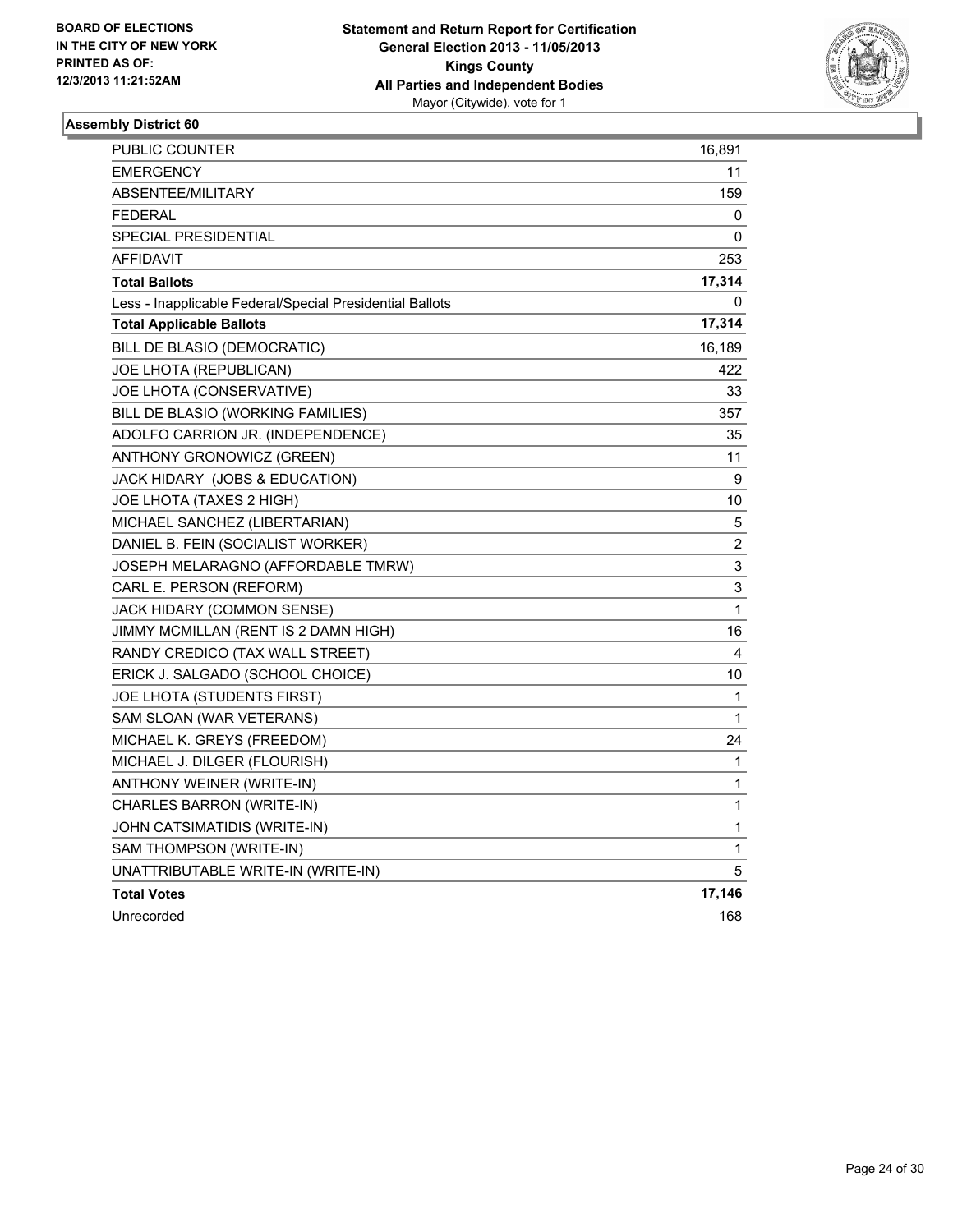

| PUBLIC COUNTER                                           | 4,721          |
|----------------------------------------------------------|----------------|
| <b>EMERGENCY</b>                                         | 0              |
| ABSENTEE/MILITARY                                        | 118            |
| <b>FEDERAL</b>                                           | 0              |
| SPECIAL PRESIDENTIAL                                     | 0              |
| <b>AFFIDAVIT</b>                                         | 56             |
| <b>Total Ballots</b>                                     | 4,895          |
| Less - Inapplicable Federal/Special Presidential Ballots | 0              |
| <b>Total Applicable Ballots</b>                          | 4,895          |
| BILL DE BLASIO (DEMOCRATIC)                              | 2,137          |
| JOE LHOTA (REPUBLICAN)                                   | 1,898          |
| JOE LHOTA (CONSERVATIVE)                                 | 361            |
| BILL DE BLASIO (WORKING FAMILIES)                        | 224            |
| ADOLFO CARRION JR. (INDEPENDENCE)                        | 53             |
| ANTHONY GRONOWICZ (GREEN)                                | 42             |
| JACK HIDARY (JOBS & EDUCATION)                           | 11             |
| JOE LHOTA (TAXES 2 HIGH)                                 | 21             |
| MICHAEL SANCHEZ (LIBERTARIAN)                            | 9              |
| DANIEL B. FEIN (SOCIALIST WORKER)                        | 7              |
| JOSEPH MELARAGNO (AFFORDABLE TMRW)                       | 1              |
| CARL E. PERSON (REFORM)                                  | 2              |
| JACK HIDARY (COMMON SENSE)                               | $\overline{2}$ |
| JIMMY MCMILLAN (RENT IS 2 DAMN HIGH)                     | 23             |
| RANDY CREDICO (TAX WALL STREET)                          | 3              |
| ERICK J. SALGADO (SCHOOL CHOICE)                         | $\overline{7}$ |
| JOE LHOTA (STUDENTS FIRST)                               | 6              |
| SAM SLOAN (WAR VETERANS)                                 | 2              |
| MICHAEL K. GREYS (FREEDOM)                               | 0              |
| MICHAEL J. DILGER (FLOURISH)                             | 0              |
| CHRISTINE QUINN (WRITE-IN)                               | 1              |
| JOHN T. SOLLITTO (WRITE-IN)                              | $\mathbf{1}$   |
| MICHAEL REILLY (WRITE-IN)                                | $\mathbf{1}$   |
| SAL ALBANESE (WRITE-IN)                                  | 1              |
| TON TULLY (WRITE-IN)                                     | 1              |
| <b>Total Votes</b>                                       | 4,814          |
| Unrecorded                                               | 81             |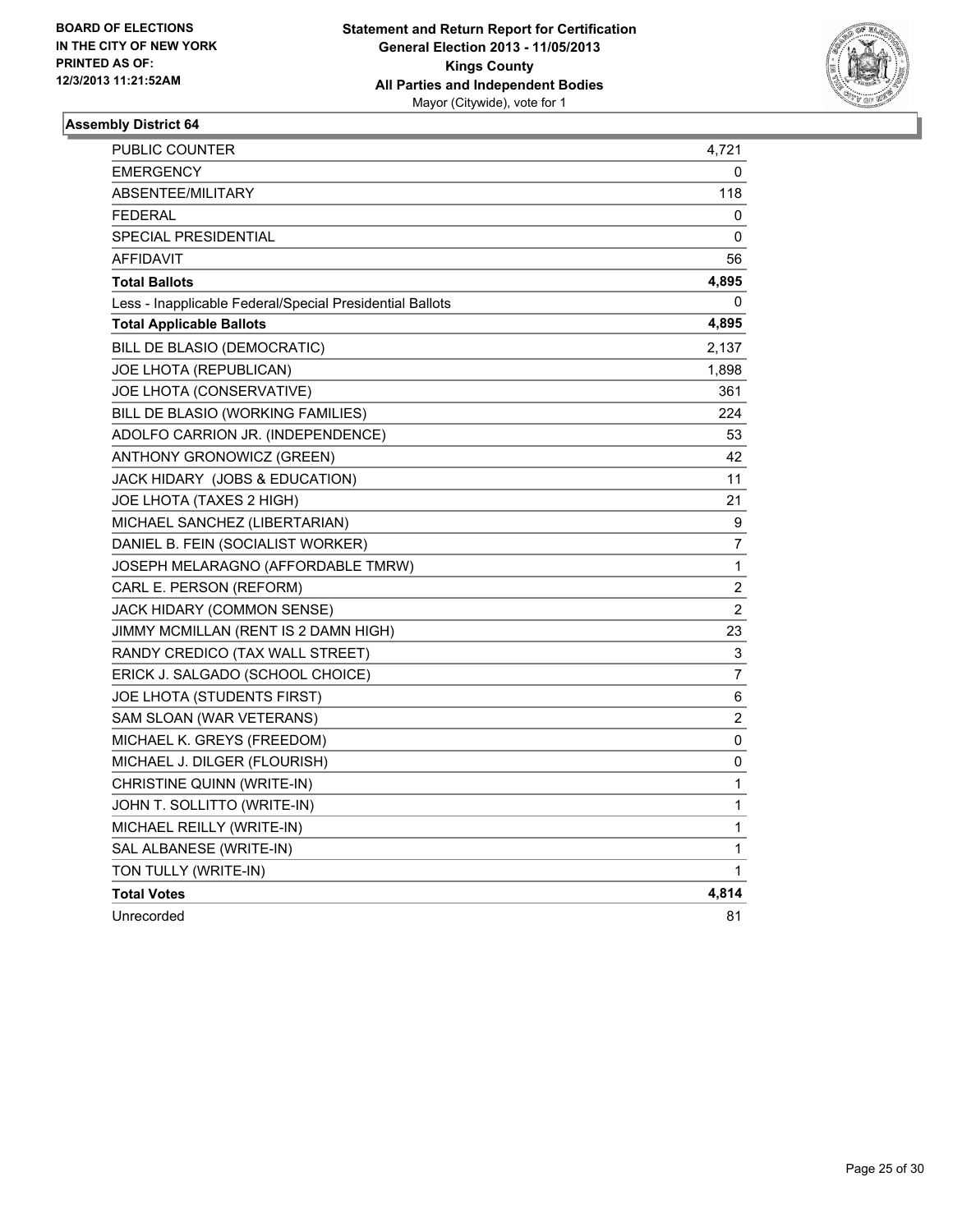

| PUBLIC COUNTER                                           | 332,720      |
|----------------------------------------------------------|--------------|
| EMERGENCY                                                | 1,353        |
| ABSENTEE/MILITARY                                        | 6,865        |
| <b>FEDERAL</b>                                           | 0            |
| SPECIAL PRESIDENTIAL                                     | 0            |
| <b>AFFIDAVIT</b>                                         | 4,660        |
| <b>Total Ballots</b>                                     | 345,598      |
| Less - Inapplicable Federal/Special Presidential Ballots | 0            |
| <b>Total Applicable Ballots</b>                          | 345,598      |
| BILL DE BLASIO (DEMOCRATIC)                              | 246,545      |
| JOE LHOTA (REPUBLICAN)                                   | 60,645       |
| JOE LHOTA (CONSERVATIVE)                                 | 7,054        |
| BILL DE BLASIO (WORKING FAMILIES)                        | 17,278       |
| ADOLFO CARRION JR. (INDEPENDENCE)                        | 1,463        |
| ANTHONY GRONOWICZ (GREEN)                                | 1,507        |
| JACK HIDARY (JOBS & EDUCATION)                           | 1,362        |
| JOE LHOTA (TAXES 2 HIGH)                                 | 639          |
| MICHAEL SANCHEZ (LIBERTARIAN)                            | 485          |
| DANIEL B. FEIN (SOCIALIST WORKER)                        | 253          |
| JOSEPH MELARAGNO (AFFORDABLE TMRW)                       | 92           |
| CARL E. PERSON (REFORM)                                  | 85           |
| JACK HIDARY (COMMON SENSE)                               | 268          |
| JIMMY MCMILLAN (RENT IS 2 DAMN HIGH)                     | 608          |
| RANDY CREDICO (TAX WALL STREET)                          | 155          |
| ERICK J. SALGADO (SCHOOL CHOICE)                         | 932          |
| JOE LHOTA (STUDENTS FIRST)                               | 205          |
| SAM SLOAN (WAR VETERANS)                                 | 44           |
| MICHAEL K. GREYS (FREEDOM)                               | 241          |
| MICHAEL J. DILGER (FLOURISH)                             | 29           |
| ABIODUN SAMUEL LAUREL SMITH (WRITE-IN)                   | 1            |
| ABIODUN SAMUEL LAUREL-SMITH (WRITE-IN)                   | $\mathbf 1$  |
| ABOIDUN SAMUEL LAUREL SMITH (WRITE-IN)                   | $\mathbf{1}$ |
| ALAN MARSEL (WRITE-IN)                                   | 1            |
| ALAN RUSSO (WRITE-IN)                                    | 1            |
| ALLAN HARVEY (WRITE-IN)                                  | 1            |
| ALLISON SWHART (WRITE-IN)                                | $\mathbf{1}$ |
| ANTHONY GAY (WRITE-IN)                                   | 1            |
| ANTHONY WEINER (WRITE-IN)                                | 9            |
| ARI SPOOL (WRITE-IN)                                     | 11           |
| ARTHUR FOGEL (WRITE-IN)                                  | 1            |
| ASSATA SHAKUR (WRITE-IN)                                 | 15           |
| AURAHAM ZEIDMAN (WRITE-IN)                               | 1            |
| BABA NIEDORMUN (WRITE-IN)                                | 1            |
| BEZALED MIDAEG (WRITE-IN)                                | 1            |
| BILL CLINTON (WRITE-IN)                                  | 1            |
| BILL THOMPSON (WRITE-IN)                                 | 8            |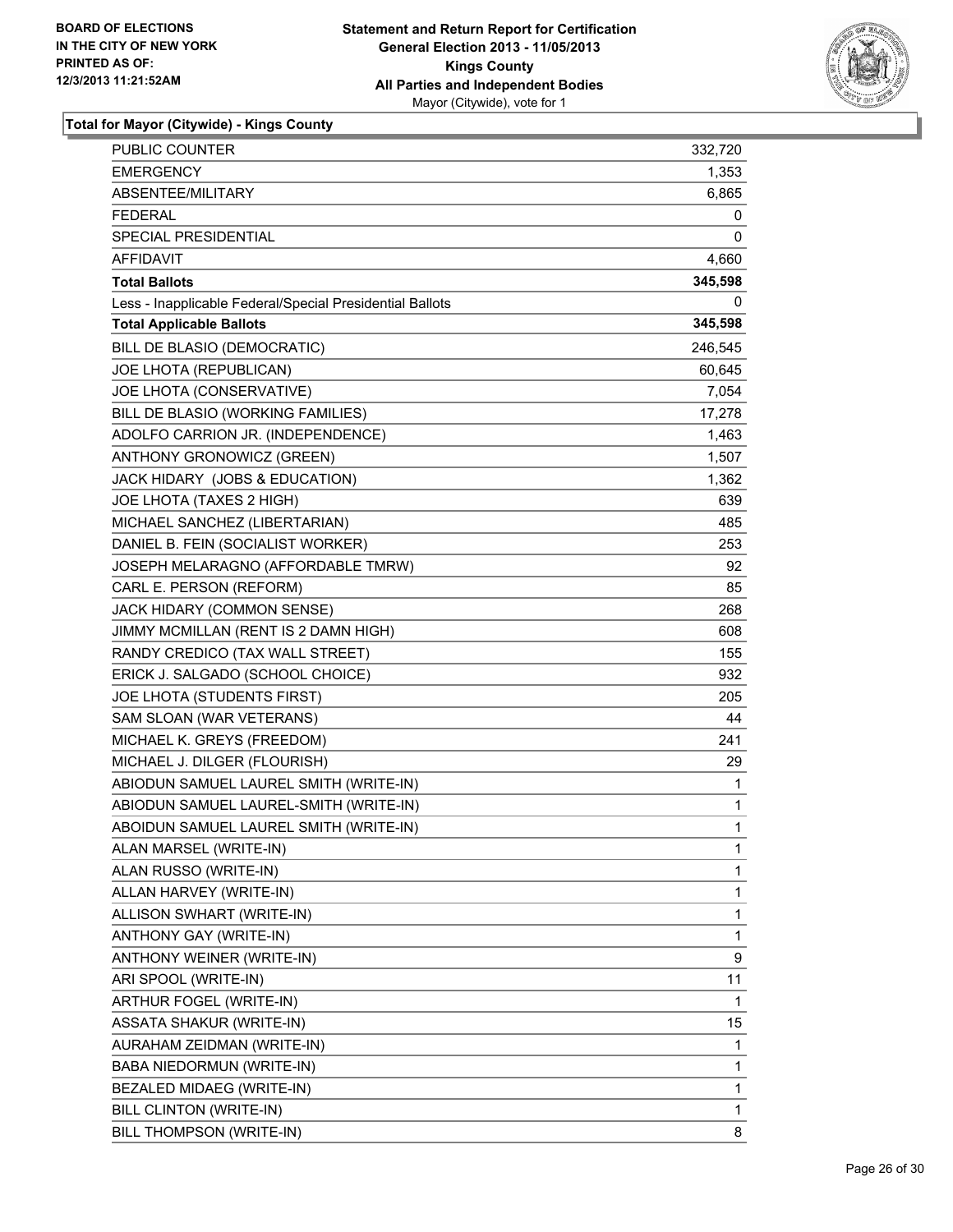

| BRAD LANDER (WRITE-IN)            | 2              |
|-----------------------------------|----------------|
| BRIAN LEHRER (WRITE-IN)           | 1              |
| BRIAN T. NOEL (WRITE-IN)          | 1              |
| <b>BROOKE ROGERS (WRITE-IN)</b>   | 1              |
| CARLOS DANGER (WRITE-IN)          | 1              |
| CARMINE J. GUIGA (WRITE-IN)       | 1              |
| CAROL POMPEY (WRITE-IN)           | $\mathbf 1$    |
| CAS HALLOWAY (WRITE-IN)           | 1              |
| CASWELL HOLLWAY (WRITE-IN)        | 1              |
| CHAD HAMILTON (WRITE-IN)          | 1              |
| CHAIM ROSE (WRITE-IN)             | 3              |
| CHANA GRASS (WRITE-IN)            | 1              |
| CHANG TELLER (WRITE-IN)           | 1              |
| CHARLES BARRON (WRITE-IN)         | 1              |
| CHARLES HAEUSSLER (WRITE-IN)      | 1              |
| CHRISTINE QUINN (WRITE-IN)        | 37             |
| CHRISTOPHER WARD (WRITE-IN)       | 1              |
| CRISI JOSHES ALEXIS (WRITE-IN)    | 1              |
| DAMON HOLAND (WRITE-IN)           | 1              |
| DAMON JABLONS (WRITE-IN)          | $\overline{c}$ |
| DAN BONANNO (WRITE-IN)            | 3              |
| DANA DRISCOLL (WRITE-IN)          | 1              |
| DANIEL WIIG (WRITE-IN)            | 1              |
| DARYL L JOHNSON (WRITE-IN)        | 1              |
| DAVID G GREENFIELD (WRITE-IN)     | $\mathbf 1$    |
| DAVID L MARGALIT (WRITE-IN)       | 1              |
| DAVID MARGALIT (WRITE-IN)         | 1              |
| DAVID STEVENS (WRITE-IN)          | 1              |
| DAVID STOROBIN (WRITE-IN)         | 1              |
| DIANE M GATTO (WRITE-IN)          | 1              |
| DOMINIC P. CODID (WRITE-IN)       | $\mathbf 1$    |
| DONNY PORKPIE (WRITE-IN)          | 1              |
| DREW AKASON (WRITE-IN)            | 1              |
| EDWARD RICE (WRITE-IN)            | 1              |
| ELIEZER BIRNBAUM (WRITE-IN)       | 1              |
| ELLEN RIATIONT (WRITE-IN)         | 1              |
| ERIC L WILLIAMS (WRITE-IN)        | 1              |
| ERICK SALGADO (WRITE-IN)          | 1              |
| ERIK PAYTON (WRITE-IN)            | 1              |
| ESRA DAYANI (WRITE-IN)            | 1              |
| FELIX CIAMPA (WRITE-IN)           | 1              |
| FIORELLO LAGUARDA (WRITE-IN)      | 1              |
| <b>GENE RUSSIANAFF (WRITE-IN)</b> | 1              |
| <b>GEORGE CARBOS (WRITE-IN)</b>   | 1              |
| <b>GEORGE CHENY (WRITE-IN)</b>    | 1              |
| <b>GEORGE MARLIN (WRITE-IN)</b>   | 2              |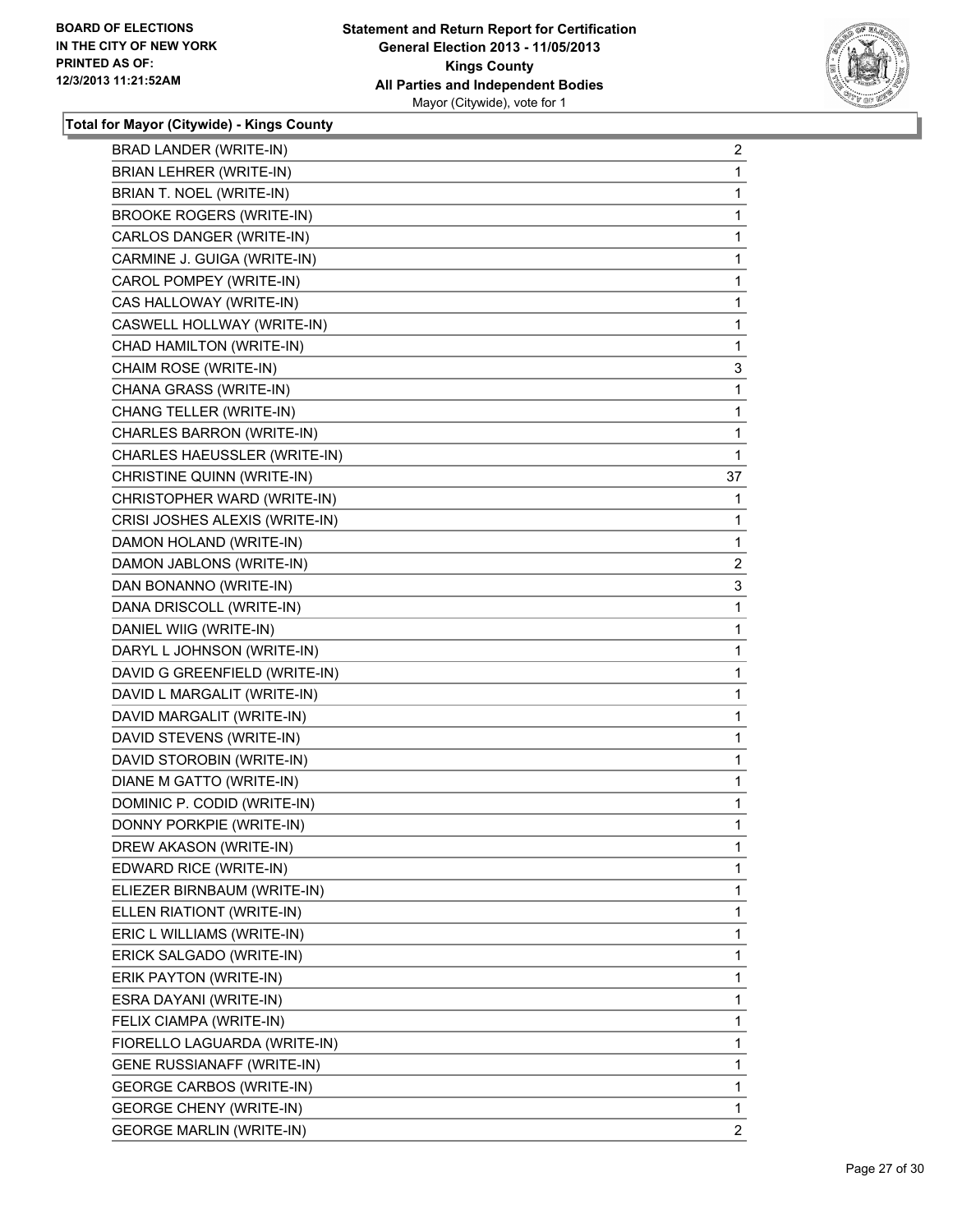

| <b>GEORGE MCDONALD (WRITE-IN)</b>  | 6              |
|------------------------------------|----------------|
| <b>GLORIA BROWN (WRITE-IN)</b>     | 1              |
| <b>GREGORY DAVIDZON (WRITE-IN)</b> | 3              |
| HEATHER LETZKUS (WRITE-IN)         | $\overline{2}$ |
| IAASC SCHOIROLD (WRITE-IN)         | 1              |
| IGOR TOLKACHEL (WRITE-IN)          | $\mathbf{2}$   |
| <b>ISEP SALMON (WRITE-IN)</b>      | 1              |
| ISRAAEL LEFLANTE (WRITE-IN)        | 1              |
| JACK HIDARY (WRITE-IN)             | 1              |
| JAMES B GWYNNE (WRITE-IN)          | 1              |
| JAMES LONGUELD STEVENS (WRITE-IN)  | 1              |
| JANETTE JADIH-KHAN (WRITE-IN)      | 1              |
| JANETTE SADIK KHAN (WRITE-IN)      | 1              |
| JANETTE SADIK-KHAN (WRITE-IN)      | 5              |
| JANETTE SADIR-KHAN (WRITE-IN)      | 1              |
| JANETTE SUDIK-KHAN (WRITE-IN)      | $\overline{2}$ |
| JAY RAIBOURN (WRITE-IN)            | 1              |
| JEANETTE SADIK-KHAN (WRITE-IN)     | 1              |
| JEFF SMITH (WRITE-IN)              | 1              |
| JEFF TRAIMAN (WRITE-IN)            | 1              |
| JEFFREY BARON (WRITE-IN)           | 1              |
| JEFFREY GREENBERG (WRITE-IN)       | 1              |
| JIMMY MCMILLIAN (WRITE-IN)         | 1              |
| JIMMY MCMILLION (WRITE-IN)         | 1              |
| JOE MELANAGHO (WRITE-IN)           | 1              |
| JOHN CATSIMATIDIS (WRITE-IN)       | 9              |
| JOHN LIU (WRITE-IN)                | 6              |
| JOHN T. SOLLITTO (WRITE-IN)        | 1              |
| JOHN TEST (WRITE-IN)               | 4              |
| JOSEPH ALBENLLL (WRITE-IN)         | 1              |
| KYLE STURGEON (WRITE-IN)           | 1              |
| LAURIE CUMBO (WRITE-IN)            | 1              |
| LILA COHN (WRITE-IN)               | 1              |
| LISA GRAY (WRITE-IN)               | 1              |
| LUYATO BHCAVIM (WRITE-IN)          | 1              |
| MARK GREEN (WRITE-IN)              | 1              |
| MARTY MARKOWITZ (WRITE-IN)         | 2              |
| MARVIN H MALATE (WRITE-IN)         | 1              |
| MARY NATEUS (WRITE-IN)             | 1              |
| MAYIM BIALIK (WRITE-IN)            | 1              |
| MERYL GLICKSON (WRITE-IN)          | 1              |
| MICHAEL BLOOMBERG (WRITE-IN)       | 22             |
| MICHAEL FARHAS (WRITE-IN)          | 1              |
| MICHAEL J FODERA (WRITE-IN)        | 1              |
| MICHAEL PINE (WRITE-IN)            | 1              |
| MICHAEL POST (WRITE-IN)            | $\mathbf{1}$   |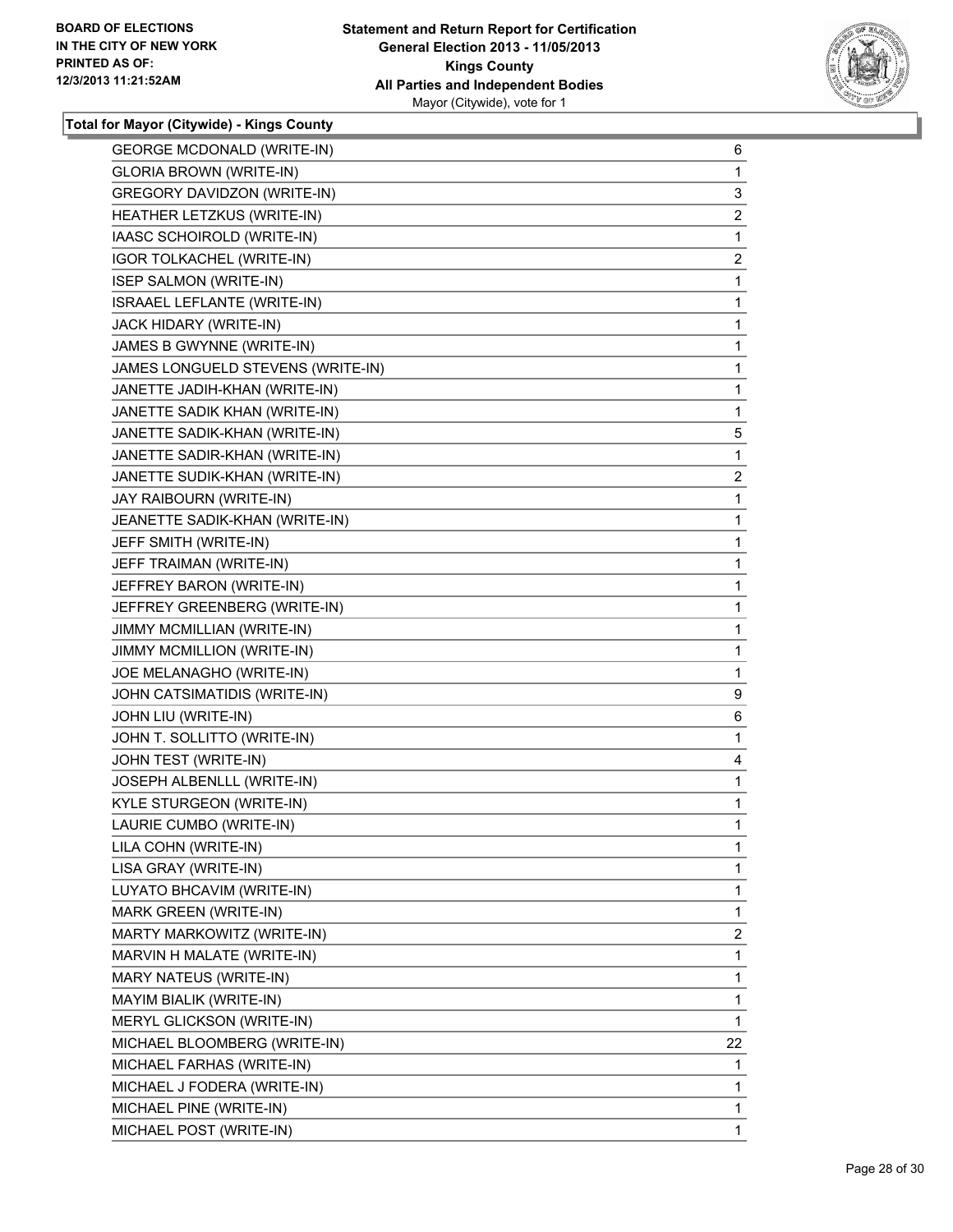

| MICHAEL REILLY (WRITE-IN)          | 10             |
|------------------------------------|----------------|
| MICHEL LOFER (WRITE-IN)            | 1              |
| MOSES HIDERMAN (WRITE-IN)          | 1              |
| MOSHA SPILLMAN (WRITE-IN)          | 1              |
| MOSHE DAVID NIDERMAN (WRITE-IN)    | 1              |
| MOSHE VIGAL (WRITE-IN)             | 1              |
| OLEG KLEBAN (WRITE-IN)             | 1              |
| PATRICK STEWART (WRITE-IN)         | 1              |
| PAUL TUMMIELB (WRITE-IN)           | 1              |
| PEIRS DROMS (WRITE-IN)             | 1              |
| PETER KOO (WRITE-IN)               | 1              |
| PETER WONG (WRITE-IN)              | 1              |
| PRESSER GARY J. (WRITE-IN)         | 1              |
| RABBI ARISHF MILLER (WRITE-IN)     | 1              |
| RAY KELLY (WRITE-IN)               | $\overline{2}$ |
| ROBIN STEIN (WRITE-IN)             | 1              |
| RUDOLPH GIULIANI (WRITE-IN)        | 1              |
| RUDY GIULIANI (WRITE-IN)           | 1              |
| RUSSEL C. GALLO (WRITE-IN)         | 1              |
| SAL ALBANESE (WRITE-IN)            | 10             |
| SAM FRAGOMENI (WRITE-IN)           | 1              |
| SAM THOMPSON (WRITE-IN)            | 1              |
| SAMUEL HUDIS (WRITE-IN)            | 1              |
| SHADOE TARVER (WRITE-IN)           | 1              |
| SHAY MARCIS (WRITE-IN)             | 1              |
| SIFER ASEPH (WRITE-IN)             | 1              |
| SNAKE PUSSKER (WRITE-IN)           | 1              |
| STEPHAN T. LEVER (WRITE-IN)        | 1              |
| STEPHANIE EISENBERG (WRITE-IN)     | 1              |
| STEPHEN CARENO PHER (WRITE-IN)     | 1              |
| STEVEN E. SHOVERS (WRITE-IN)       | 1              |
| STEWART MILSTEIN (WRITE-IN)        | 1              |
| SUSAN FIELDS (WRITE-IN)            | 1              |
| SUSAN JANE HIDBON JOYCE (WRITE-IN) | $\overline{2}$ |
| SUSAN R TUCKER (WRITE-IN)          | 1              |
| TED CRUZ (WRITE-IN)                | 2              |
| TOM PAYNE (WRITE-IN)               | 1              |
| TON TULLY (WRITE-IN)               | 1              |
| TUCKER IGLA (WRITE-IN)             | 1              |
| UNATTRIBUTABLE WRITE-IN (WRITE-IN) | 122            |
| VINCENT D'ACERO (WRITE-IN)         | 1              |
| VINCENT LONGOBANDI (WRITE-IN)      | 1              |
| VITO LOPEZ (WRITE-IN)              | 1              |
| VIVI CHRISTE (WRITE-IN)            | 1              |
| WAYNE T. MURATOLE (WRITE-IN)       | 1              |
| WILLIAM C THOMPSON (WRITE-IN)      | 1              |